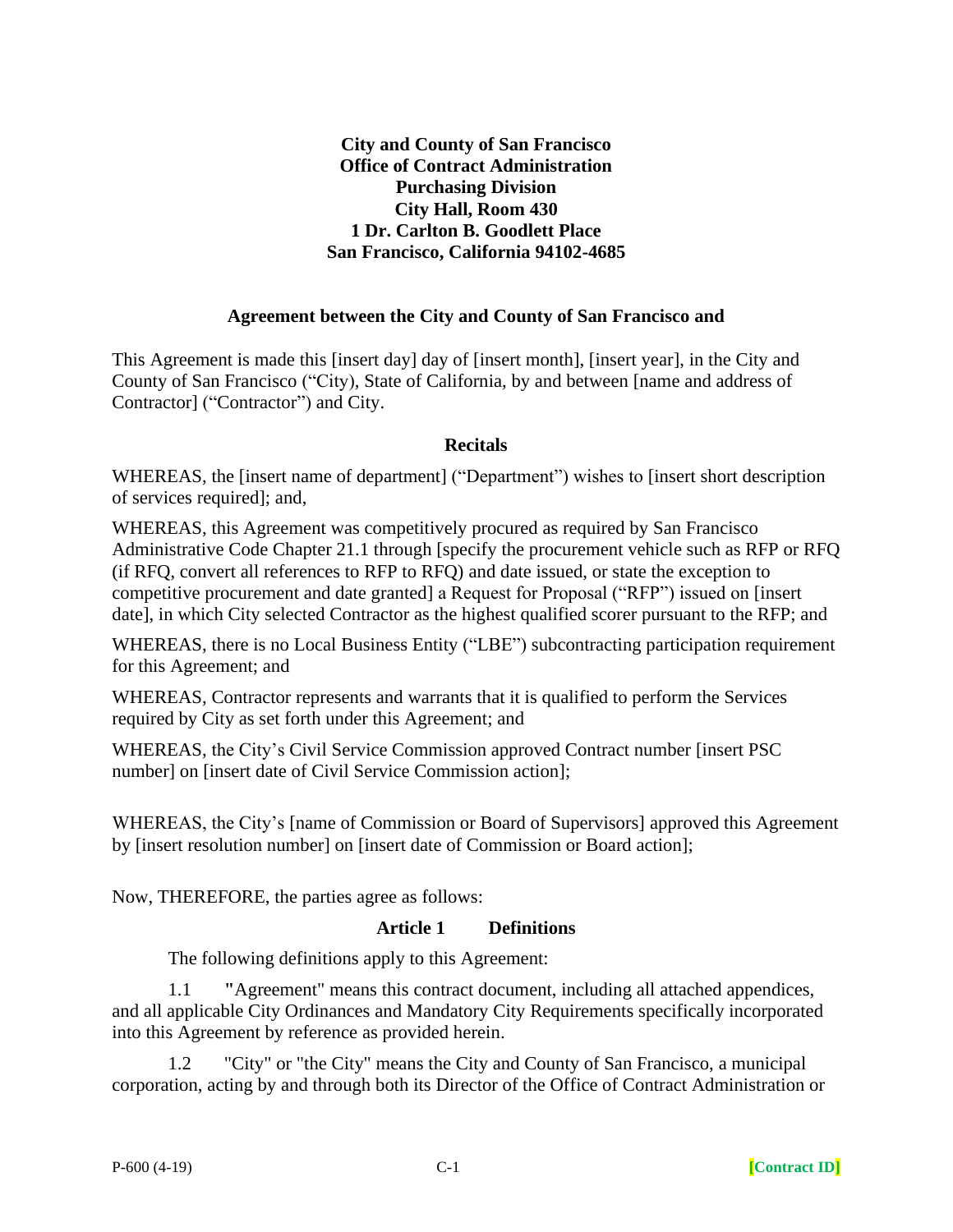the Director's designated agent, hereinafter referred to as "Purchasing" and [insert name of department].

1.3 "CMD" means the Contract Monitoring Division of the City.

1.4 "Confidential Information" means confidential City information including, but not limited to, personally-identifiable information ("PII"), protected health information ("PHI'), or individual financial information (collectively, "Proprietary or Confidential Information") that is subject to local, state or federal laws restricting the use and disclosure of such information, including, but not limited to, Article 1, Section 1 of the California Constitution; the California Information Practices Act (Civil Code § 1798 et seq.); the California Confidentiality of Medical Information Act (Civil Code § 56 et seq.); the federal Gramm-Leach-Bliley Act (15 U.S.C. §§ 6801(b) and 6805(b)(2)); the privacy and information security aspects of the Administrative Simplification provisions of the federal Health Insurance Portability and Accountability Act (45 CFR Part 160 and Subparts A, C, and E of part 164); and San Francisco Administrative Code Chapter 12M (Chapter 12M).

1.5 "Contractor" or "Consultant" means [insert name and address of contractor].

1.6 "Deliverables" means Contractor's work product resulting from the Services provided by Contractor to City during the course of Contractor's performance of the Agreement, including without limitation, the work product described in the "Scope of Services" attached as Appendix A.

1.7 "Effective Date" means the date upon which the City's Controller certifies the availability of funds for this Agreement as provided in Section 3.1.

1.8 "Mandatory City Requirements" means those City laws set forth in the San Francisco Municipal Code, including the duly authorized rules, regulations, and guidelines implementing such laws that impose specific duties and obligations upon Contractor.

1.9 "Party" and "Parties" mean the City and Contractor either collectively or individually.

1.10 "Services" means the work performed by Contractor under this Agreement as specifically described in the "Scope of Services" attached as Appendix A, including all services, labor, supervision, materials, equipment, actions and other requirements to be performed and furnished by Contractor under this Agreement.

# **Article 2 Term of the Agreement**

2.1 The term of this Agreement shall commence on [insert Contractor's start date] and expire on [insert expiration date], unless earlier terminated as otherwise provided herein.

The City has [number of options] options to renew the Agreement for a period of [one year or other time span] each. The City may extend this Agreement beyond the expiration date by exercising an option at the City's sole and absolute discretion and by modifying this Agreement as provided in Section 11.5, "Modification of this Agreement."

# **Article 3 Financial Matters**

3.1 **Certification of Funds; Budget and Fiscal Provisions; Termination in the Event of Non-Appropriation**. This Agreement is subject to the budget and fiscal provisions of the City's Charter. Charges will accrue only after prior written authorization certified by the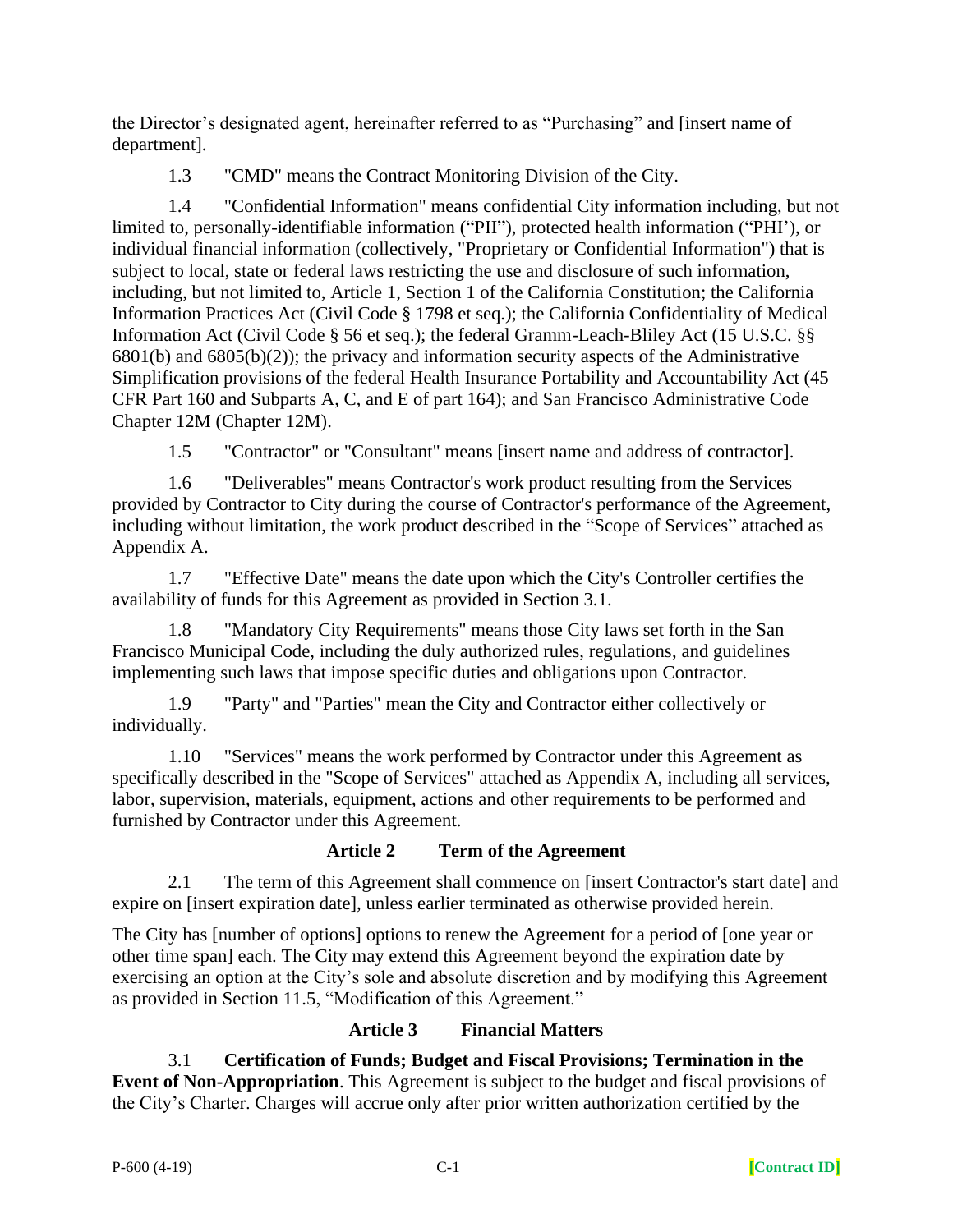Controller, and the amount of City's obligation hereunder shall not at any time exceed the amount certified for the purpose and period stated in such advance authorization. This Agreement will terminate without penalty, liability or expense of any kind to City at the end of any fiscal year if funds are not appropriated for the next succeeding fiscal year. If funds are appropriated for a portion of the fiscal year, this Agreement will terminate, without penalty, liability or expense of any kind at the end of the term for which funds are appropriated. City has no obligation to make appropriations for this Agreement in lieu of appropriations for new or other agreements. City budget decisions are subject to the discretion of the Mayor and the Board of Supervisors. Contractor's assumption of risk of possible non-appropriation is part of the consideration for this Agreement.

#### THIS SECTION CONTROLS AGAINST ANY AND ALL OTHER PROVISIONS OF THIS AGREEMENT.

3.2 **Guaranteed Maximum Costs**. The City's payment obligation to Contractor cannot at any time exceed the amount certified by City's Controller for the purpose and period stated in such certification. Absent an authorized Emergency per the City Charter or applicable Code, no City representative is authorized to offer or promise, nor is the City required to honor, any offered or promised payments to Contractor under this Agreement in excess of the certified maximum amount without the Controller having first certified the additional promised amount and the Parties having modified this Agreement as provided in Section 11.5, "Modification of this Agreement."

# 3.3 **Compensation.**

3.3.1 **Payment**. Contractor shall provide an invoice to the City on a monthly basis for Services completed in the immediate preceding month, unless a different schedule is set out in Appendix B, "Calculation of Charges." Compensation shall be made for Services identified in the invoice that the [insert title of department head], in his or her sole discretion, concludes has been satisfactorily performed. Payment shall be made within 30 calendar days of receipt of the invoice, unless the City notifies the Contractor that a dispute as to the invoice exists. In no event shall the amount of this Agreement exceed [insert whole dollar amount in numbers and words -- no pennies and no ".00"]. The breakdown of charges associated with this Agreement appears in Appendix B, "Calculation of Charges," attached hereto and incorporated by reference as though fully set forth herein. A portion of payment may be withheld until conclusion of the Agreement if agreed to by both parties as retainage, described in Appendix B. In no event shall City be liable for interest or late charges for any late payments.

3.3.2 **Payment Limited to Satisfactory Services.** Contractor is not entitled to any payments from City until [insert name of department] approves Services, including any furnished Deliverables, as satisfying all of the requirements of this Agreement. Payments to Contractor by City shall not excuse Contractor from its obligation to replace unsatisfactory Deliverables, including equipment, components, materials, or Services even if the unsatisfactory character of such Deliverables, equipment, components, materials, or Services may not have been apparent or detected at the time such payment was made. Deliverables, equipment, components, materials and Services that do not conform to the requirements of this Agreement may be rejected by City and in such case must be replaced by Contractor without delay at no cost to the City.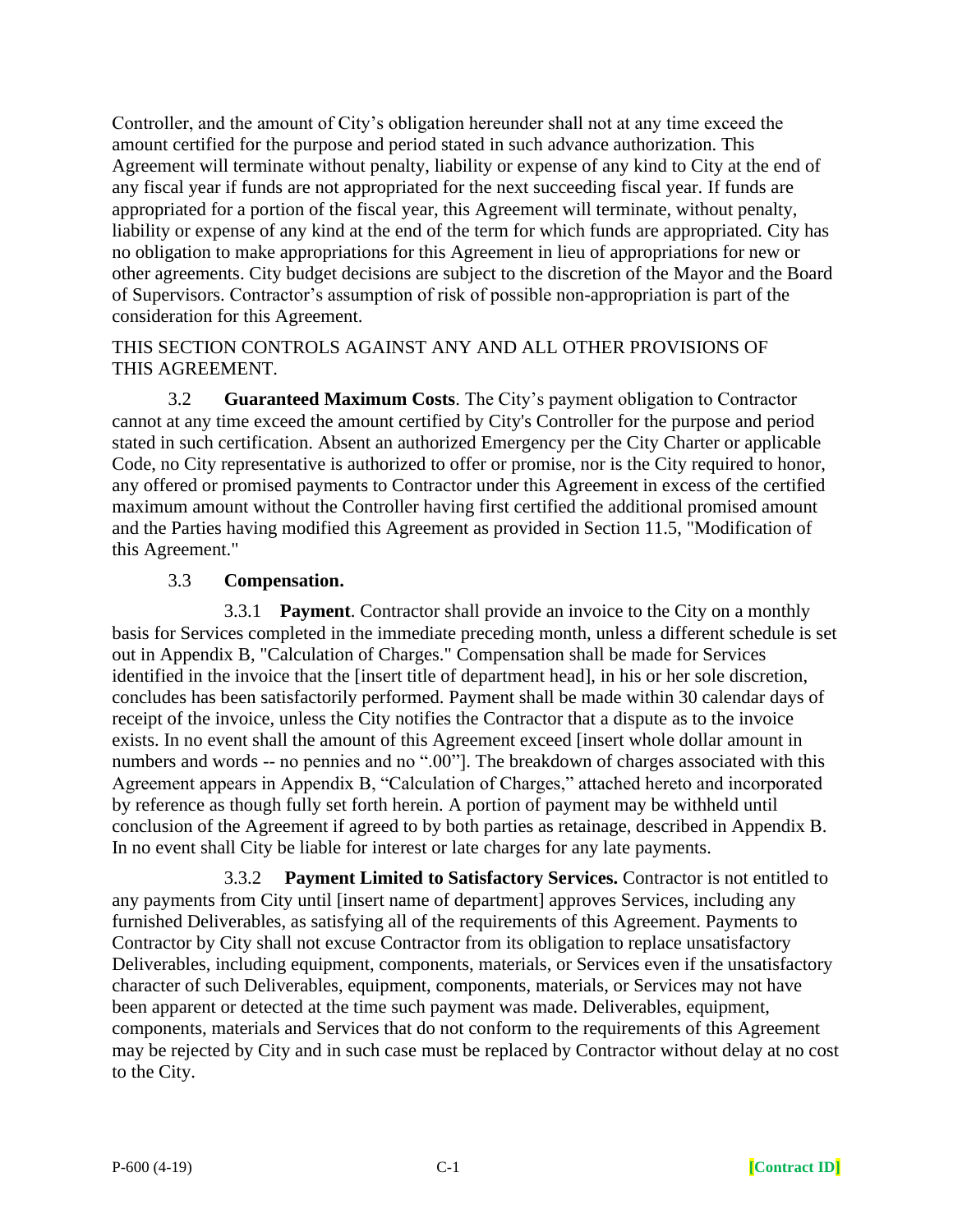3.3.3 **Withhold Payments.** If Contractor fails to provide Services in accordance with Contractor's obligations under this Agreement, the City may withhold any and all payments due Contractor until such failure to perform is cured, and Contractor shall not stop work as a result of City's withholding of payments as provided herein.

3.3.4 **Invoice Format**. Invoices furnished by Contractor under this Agreement must be in a form acceptable to the Controller and City, and must include a unique invoice number. Payment shall be made by City as specified in 3.3.6 or in such alternate manner as the Parties have mutually agreed upon in writing.

## 3.3.5 **Reserved. (LBE Payment and Utilization Tracking System**.)

## 3.3.6 **Getting paid by the City for goods and/or services.**

(a) All City vendors receiving new contracts, contract renewals, or contract extensions must sign up to receive electronic payments through the City's Automated Clearing House (ACH) payments service/provider. Electronic payments are processed every business day and are safe and secure. To sign up for electronic payments, visit www.sfgov.org/ach.

(b) The following information is required to sign up: (i) The enroller must be their company's authorized financial representative, (ii) the company's legal name, main telephone number and all physical and remittance addresses used by the company, (iii) the company's U.S. federal employer identification number (EIN) or Social Security number (if they are a sole proprietor), and (iv) the company's bank account information, including routing and account numbers.

3.4 **Audit and Inspection of Records**. Contractor agrees to maintain and make available to the City, during regular business hours, accurate books and accounting records relating to its Services. Contractor will permit City to audit, examine and make excerpts and transcripts from such books and records, and to make audits of all invoices, materials, payrolls, records or personnel and other data related to all other matters covered by this Agreement, whether funded in whole or in part under this Agreement. Contractor shall maintain such data and records in an accessible location and condition for a period of not fewer than five years after final payment under this Agreement or until after final audit has been resolved, whichever is later. The State of California or any Federal agency having an interest in the subject matter of this Agreement shall have the same rights as conferred upon City by this Section. Contractor shall include the same audit and inspection rights and record retention requirements in all subcontracts.

3.5 **Submitting False Claims**. The full text of San Francisco Administrative Code Chapter 21, Section 21.35, including the enforcement and penalty provisions, is incorporated into this Agreement. Pursuant to San Francisco Administrative Code §21.35, any contractor or subcontractor who submits a false claim shall be liable to the City for the statutory penalties set forth in that section. A contractor or subcontractor will be deemed to have submitted a false claim to the City if the contractor or subcontractor: (a) knowingly presents or causes to be presented to an officer or employee of the City a false claim or request for payment or approval; (b) knowingly makes, uses, or causes to be made or used a false record or statement to get a false claim paid or approved by the City; (c) conspires to defraud the City by getting a false claim allowed or paid by the City; (d) knowingly makes, uses, or causes to be made or used a false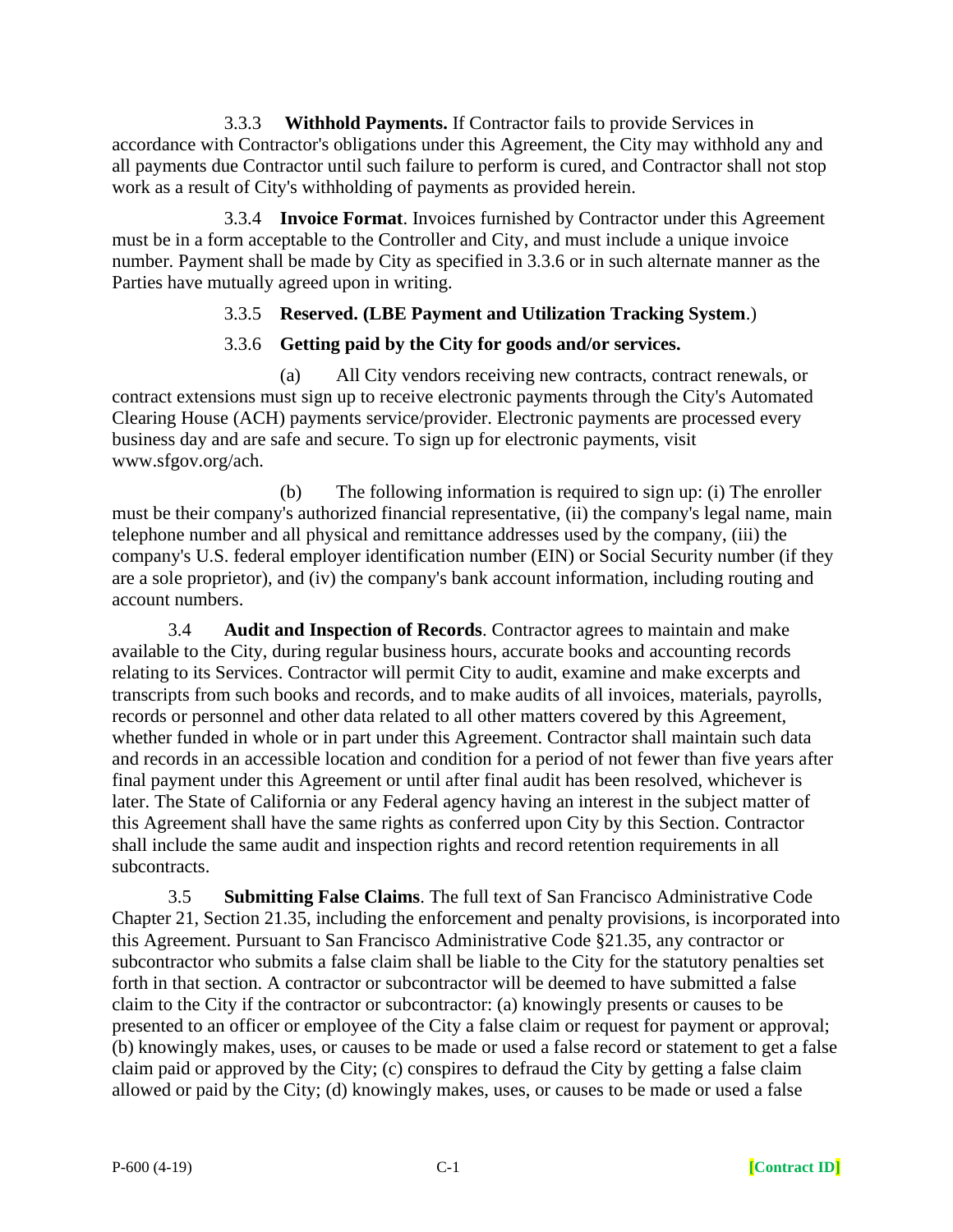record or statement to conceal, avoid, or decrease an obligation to pay or transmit money or property to the City; or (e) is a beneficiary of an inadvertent submission of a false claim to the City, subsequently discovers the falsity of the claim, and fails to disclose the false claim to the City within a reasonable time after discovery of the false claim.

# 3.6 **Reserved. (Payment of Prevailing Wages.)**

## **Article 4 Services and Resources**

4.1 **Services Contractor Agrees to Perform**. Contractor agrees to perform the Services stated in Appendix A, "Scope of Services." Officers and employees of the City are not authorized to request, and the City is not required to reimburse the Contractor for, Services beyond the Scope of Services listed in Appendix A, unless Appendix A is modified as provided in Section 11.5, "Modification of this Agreement."

4.2 **Qualified Personnel**. Contractor shall utilize only competent personnel under the supervision of, and in the employment of, Contractor (or Contractor's authorized subcontractors) to perform the Services. Contractor will comply with City's reasonable requests regarding assignment and/or removal of personnel, but all personnel, including those assigned at City's request, must be supervised by Contractor. Contractor shall commit adequate resources to allow timely completion within the project schedule specified in this Agreement.

## 4.3 **Subcontracting**.

4.3.1 Contractor may subcontract portions of the Services only upon prior written approval of City. Contractor is responsible for its subcontractors throughout the course of the work required to perform the Services. All Subcontracts must incorporate the terms of Article 10 "Additional Requirements Incorporated by Reference" of this Agreement, unless inapplicable. Neither Party shall, on the basis of this Agreement, contract on behalf of, or in the name of, the other Party. Any agreement made in violation of this provision shall be null and void.

4.3.2 Contractor will not employ subcontractors.

# 4.4 **Independent Contractor; Payment of Employment Taxes and Other Expenses.**

# 4.4.1 **Independent Contractor**. For the purposes of this Section 4.4,

"Contractor" shall be deemed to include not only Contractor, but also any agent or employee of Contractor. Contractor acknowledges and agrees that at all times, Contractor or any agent or employee of Contractor shall be deemed at all times to be an independent contractor and is wholly responsible for the manner in which it performs the services and work requested by City under this Agreement. Contractor, its agents, and employees will not represent or hold themselves out to be employees of the City at any time. Contractor or any agent or employee of Contractor shall not have employee status with City, nor be entitled to participate in any plans, arrangements, or distributions by City pertaining to or in connection with any retirement, health or other benefits that City may offer its employees. Contractor or any agent or employee of Contractor is liable for the acts and omissions of itself, its employees and its agents. Contractor shall be responsible for all obligations and payments, whether imposed by federal, state or local law, including, but not limited to, FICA, income tax withholdings, unemployment compensation, insurance, and other similar responsibilities related to Contractor's performing services and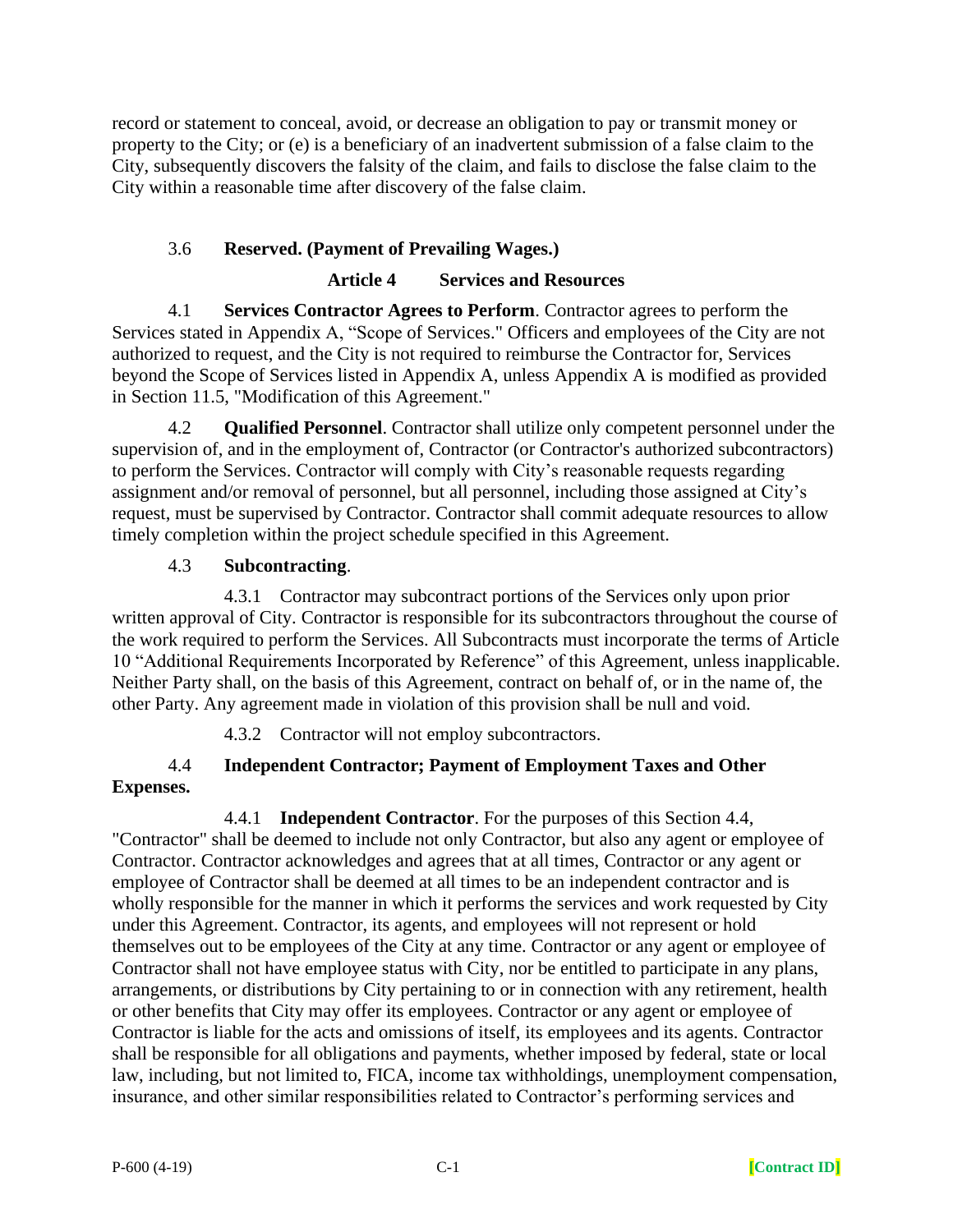work, or any agent or employee of Contractor providing same. Nothing in this Agreement shall be construed as creating an employment or agency relationship between City and Contractor or any agent or employee of Contractor. Any terms in this Agreement referring to direction from City shall be construed as providing for direction as to policy and the result of Contractor's work only, and not as to the means by which such a result is obtained. City does not retain the right to control the means or the method by which Contractor performs work under this Agreement. Contractor agrees to maintain and make available to City, upon request and during regular business hours, accurate books and accounting records demonstrating Contractor's compliance with this section. Should City determine that Contractor, or any agent or employee of Contractor, is not performing in accordance with the requirements of this Agreement, City shall provide Contractor with written notice of such failure. Within five (5) business days of Contractor's receipt of such notice, and in accordance with Contractor policy and procedure, Contractor shall remedy the deficiency. Notwithstanding, if City believes that an action of Contractor, or any agent or employee of Contractor, warrants immediate remedial action by Contractor, City shall contact Contractor and provide Contractor in writing with the reason for requesting such immediate action.

4.4.2 **Payment of Employment Taxes and Other Expenses**. Should City, in its discretion, or a relevant taxing authority such as the Internal Revenue Service or the State Employment Development Division, or both, determine that Contractor is an employee for purposes of collection of any employment taxes, the amounts payable under this Agreement shall be reduced by amounts equal to both the employee and employer portions of the tax due (and offsetting any credits for amounts already paid by Contractor which can be applied against this liability). City shall then forward those amounts to the relevant taxing authority. Should a relevant taxing authority determine a liability for past services performed by Contractor for City, upon notification of such fact by City, Contractor shall promptly remit such amount due or arrange with City to have the amount due withheld from future payments to Contractor under this Agreement (again, offsetting any amounts already paid by Contractor which can be applied as a credit against such liability). A determination of employment status pursuant to this Section 4.4 shall be solely limited to the purposes of the particular tax in question, and for all other purposes of this Agreement, Contractor shall not be considered an employee of City. Notwithstanding the foregoing, Contractor agrees to indemnify and save harmless City and its officers, agents and employees from, and, if requested, shall defend them against any and all claims, losses, costs, damages, and expenses, including attorneys' fees, arising from this section.

4.5 **Assignment**. The Services to be performed by Contractor are personal in character. Neither this Agreement, nor any duties or obligations hereunder, may be directly or indirectly assigned, novated, hypothecated, transferred, or delegated by Contractor, or, where the Contractor is a joint venture, a joint venture partner, (collectively referred to as an "Assignment") unless first approved by City by written instrument executed and approved in the same manner as this Agreement in accordance with the Administrative Code. The City's approval of any such Assignment is subject to the Contractor demonstrating to City's reasonable satisfaction that the proposed transferee is: (i) reputable and capable, financially and otherwise, of performing each of Contractor's obligations under this Agreement and any other documents to be assigned, (ii) not forbidden by applicable law from transacting business or entering into contracts with City; and (iii) subject to the jurisdiction of the courts of the State of California. A change of ownership or control of Contractor or a sale or transfer of substantially all of the assets of Contractor shall be deemed an Assignment for purposes of this Agreement. Contractor shall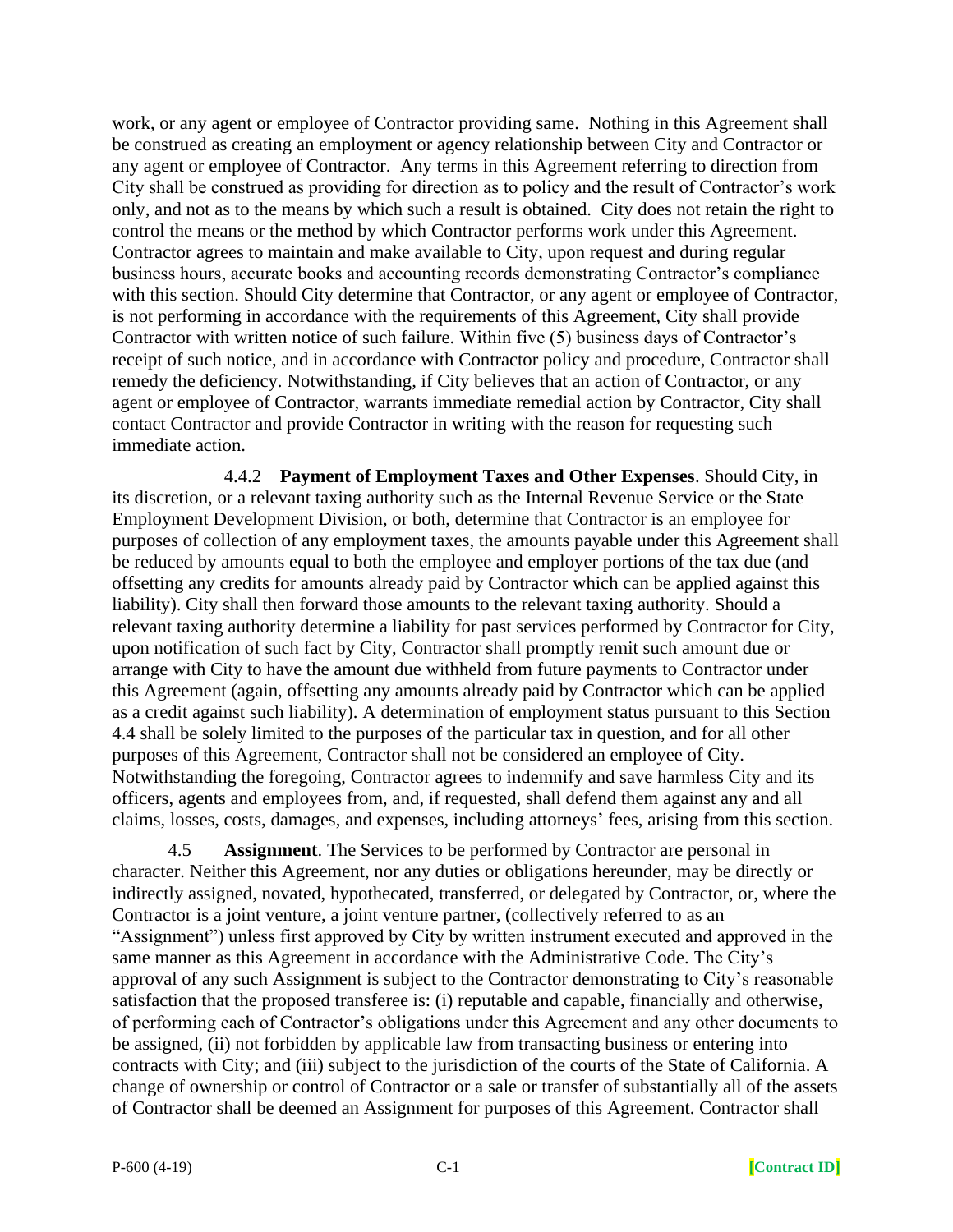immediately notify City about any Assignment. Any purported Assignment made in violation of this provision shall be null and void.

4.6 **Warranty**. Contractor warrants to City that the Services will be performed with the degree of skill and care that is required by current, good and sound professional procedures and practices, and in conformance with generally accepted professional standards prevailing at the time the Services are performed so as to ensure that all Services performed are correct and appropriate for the purposes contemplated in this Agreement.

4.7 **Liquidated Damages.** By entering into this Agreement, Contractor agrees that in the event the Services are delayed beyond the scheduled milestones and timelines as provided in Appendix A, City will suffer actual damages that will be impractical or extremely difficult to determine. Contractor agrees that the sum of **[insert whole dollar amount in words and numbers -- no pennies and no ".00"]** per calendar day for each day of delay beyond scheduled milestones and timelines is not a penalty, but is a reasonable estimate of the loss that City will incur based on the delay, established in light of the circumstances existing at the time this Agreement was awarded. City may deduct a sum representing the liquidated damages from any money due to Contractor under this Agreement or any other contract between City and Contractor. Such deductions shall not be considered a penalty, but rather agreed upon monetary damages sustained by City because of Contractor's failure to furnish deliverables to City within the time fixed or such extensions of time permitted in writing by City.

**Bonding Requirements.** The Contractor is required to furnish a performance bond on the form in a form acceptable to the City, in a sum of not less than [insert bonding level] of the annual amount of the contract to guarantee the faithful performance of this contract. The bond must be approved as to sufficiency and qualifications of the surety by the Controller.

### **Article 5 Insurance and Indemnity**

### 5.1 **Insurance.**

**Required Coverages.** Without in any way limiting Contractor's liability pursuant to the "Indemnification" section of this Agreement, Contractor must maintain in force, during the full term of the Agreement, insurance in the following amounts and coverages:

(a) Workers' Compensation, in statutory amounts, with Employers' Liability Limits not less than \$1,000,000 each accident, injury, or illness; and

(b) Commercial General Liability Insurance with limits not less than \$1,000,000 each occurrence for Bodily Injury and Property Damage, including Contractual Liability, Personal Injury, Products and Completed Operations; and

(c) Commercial Automobile Liability Insurance with limits not less than \$1,000,000 each occurrence, "Combined Single Limit" for Bodily Injury and Property Damage, including Owned, Non-Owned and Hired auto coverage, as applicable.

- (d) Reserved. (Professional Liability Coverage.)
- (e) Reserved. (Technology Errors and Omissions Coverage.)
- (f) Reserved. (Cyber and Privacy Coverage.)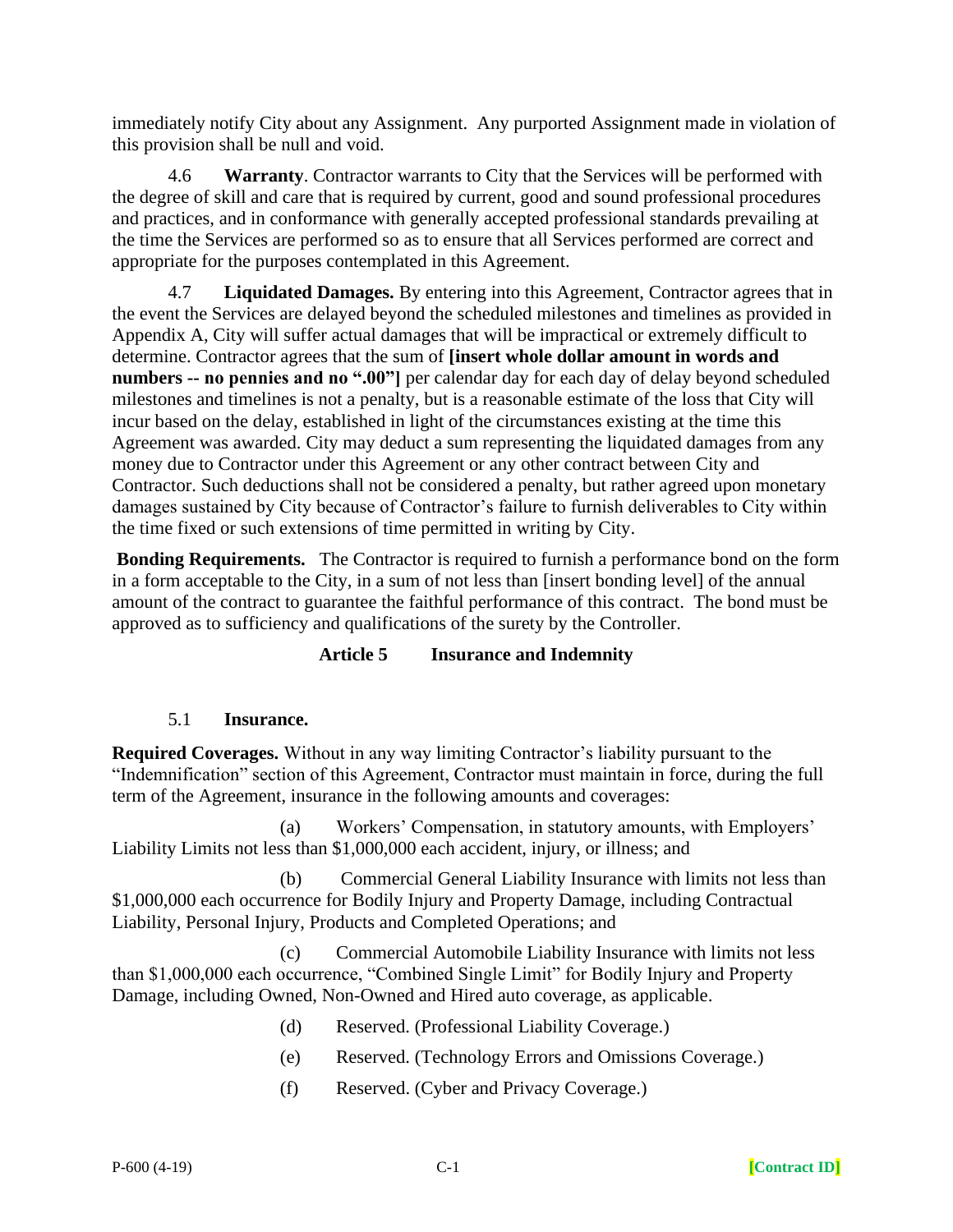5.1.2 Commercial General Liability and Commercial Automobile Liability Insurance policies must be endorsed to name as Additional Insured the City and County of San Francisco, its Officers, Agents, and Employees.

5.1.3 Contractor's Commercial General Liability and Commercial Automobile Liability Insurance policies shall provide that such policies are primary insurance to any other insurance available to the Additional Insureds, with respect to any claims arising out of this Agreement, and that the insurance applies separately to each insured against whom claim is made or suit is brought.

5.1.4 All policies shall be endorsed to provide thirty (30) days' advance written notice to the City of cancellation for any reason, intended non-renewal, or reduction in coverages. Notices shall be sent to the City address set forth in Section 11.1, entitled "Notices to the Parties."

"Contractor shall provide thirty (30) days' advance written notice to the City of cancellation, intended non-renewal, or reduction in coverages, except for non-payment for which no less than ten (10) days' notice shall be provided to City. Notices shall be sent to the City address set forth in Section 11.1 entitled "Notices to the Parties."

5.1.5 Should any of the required insurance be provided under a claims-made form, Contractor shall maintain such coverage continuously throughout the term of this Agreement and, without lapse, for a period of three years beyond the expiration of this Agreement, to the effect that, should occurrences during the contract term give rise to claims made after expiration of the Agreement, such claims shall be covered by such claims-made policies.

5.1.6 Should any of the required insurance be provided under a form of coverage that includes a general annual aggregate limit or provides that claims investigation or legal defense costs be included in such general annual aggregate limit, such general annual aggregate limit shall be double the occurrence or claims limits specified above.

5.1.7 Should any required insurance lapse during the term of this Agreement, requests for payments originating after such lapse shall not be processed until the City receives satisfactory evidence of reinstated coverage as required by this Agreement, effective as of the lapse date. If insurance is not reinstated, the City may, at its sole option, terminate this Agreement effective on the date of such lapse of insurance.

5.1.8 Before commencing any Services, Contractor shall furnish to City certificates of insurance and additional insured policy endorsements with insurers with ratings comparable to A-, VIII or higher, that are authorized to do business in the State of California, and that are satisfactory to City, in form evidencing all coverages set forth above. Approval of the insurance by City shall not relieve or decrease Contractor's liability hereunder.

5.1.9 The Workers' Compensation policy(ies) shall be endorsed with a waiver of subrogation in favor of the City for all work performed by the Contractor, its employees, agents and subcontractors.

5.1.10 If Contractor will use any subcontractor(s) to provide Services, Contractor shall require the subcontractor(s) to provide all necessary insurance and to name the City and County of San Francisco, its officers, agents and employees and the Contractor as additional insureds.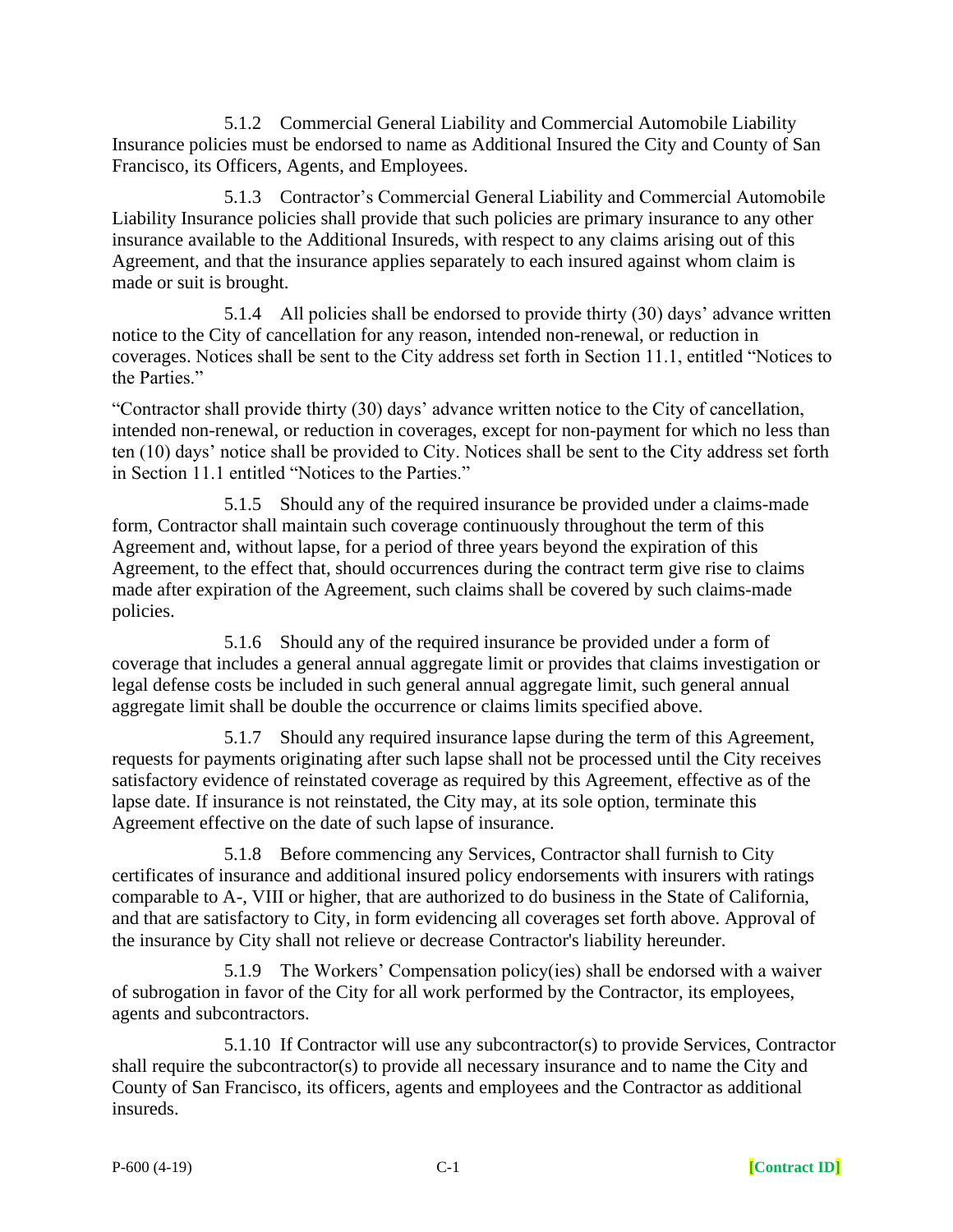5.2 **Indemnification**. Contractor shall indemnify and hold harmless City and its officers, agents and employees from, and, if requested, shall defend them from and against any and all claims, demands, losses, damages, costs, expenses, and liability (legal, contractual, or otherwise) arising from or in any way connected with any: (i) injury to or death of a person, including employees of City or Contractor; (ii) loss of or damage to property; (iii) violation of local, state, or federal common law, statute or regulation, including but not limited to privacy or personally identifiable information, health information, disability and labor laws or regulations; (iv) strict liability imposed by any law or regulation; or (v) losses arising from Contractor's execution of subcontracts not in accordance with the requirements of this Agreement applicable to subcontractors; so long as such injury, violation, loss, or strict liability (as set forth in subsections  $(i) - (v)$  above) arises directly or indirectly from Contractor's performance of this Agreement, including, but not limited to, Contractor's use of facilities or equipment provided by City or others, regardless of the negligence of, and regardless of whether liability without fault is imposed or sought to be imposed on City, except to the extent that such indemnity is void or otherwise unenforceable under applicable law, and except where such loss, damage, injury, liability or claim is the result of the active negligence or willful misconduct of City and is not contributed to by any act of, or by any omission to perform some duty imposed by law or agreement on Contractor, its subcontractors, or either's agent or employee. The foregoing indemnity shall include, without limitation, reasonable fees of attorneys, consultants and experts and related costs and City's costs of investigating any claims against the City.

In addition to Contractor's obligation to indemnify City, Contractor specifically acknowledges and agrees that it has an immediate and independent obligation to defend City from any claim which actually or potentially falls within this indemnification provision, even if the allegations are or may be groundless, false or fraudulent, which obligation arises at the time such claim is tendered to Contractor by City and continues at all times thereafter.

Contractor shall indemnify and hold City harmless from all loss and liability, including attorneys' fees, court costs and all other litigation expenses for any infringement of the patent rights, copyright, trade secret or any other proprietary right or trademark, and all other intellectual property claims of any person or persons arising directly or indirectly from the receipt by City, or any of its officers or agents, of Contractor's Services.

### **Article 6 Liability of the Parties**

6.1 **Liability of City**. CITY'S PAYMENT OBLIGATIONS UNDER THIS AGREEMENT SHALL BE LIMITED TO THE PAYMENT OF THE COMPENSATION PROVIDED FOR IN SECTION 3.3.1, "PAYMENT," OF THIS AGREEMENT. NOTWITHSTANDING ANY OTHER PROVISION OF THIS AGREEMENT, IN NO EVENT SHALL CITY BE LIABLE, REGARDLESS OF WHETHER ANY CLAIM IS BASED ON CONTRACT OR TORT, FOR ANY SPECIAL, CONSEQUENTIAL, INDIRECT OR INCIDENTAL DAMAGES, INCLUDING, BUT NOT LIMITED TO, LOST PROFITS, ARISING OUT OF OR IN CONNECTION WITH THIS AGREEMENT OR THE SERVICES PERFORMED IN CONNECTION WITH THIS AGREEMENT.

6.2 **Liability for Use of Equipment**. City shall not be liable for any damage to persons or property as a result of the use, misuse or failure of any equipment used by Contractor, or any of its subcontractors, or by any of their employees, even though such equipment is furnished, rented or loaned by City.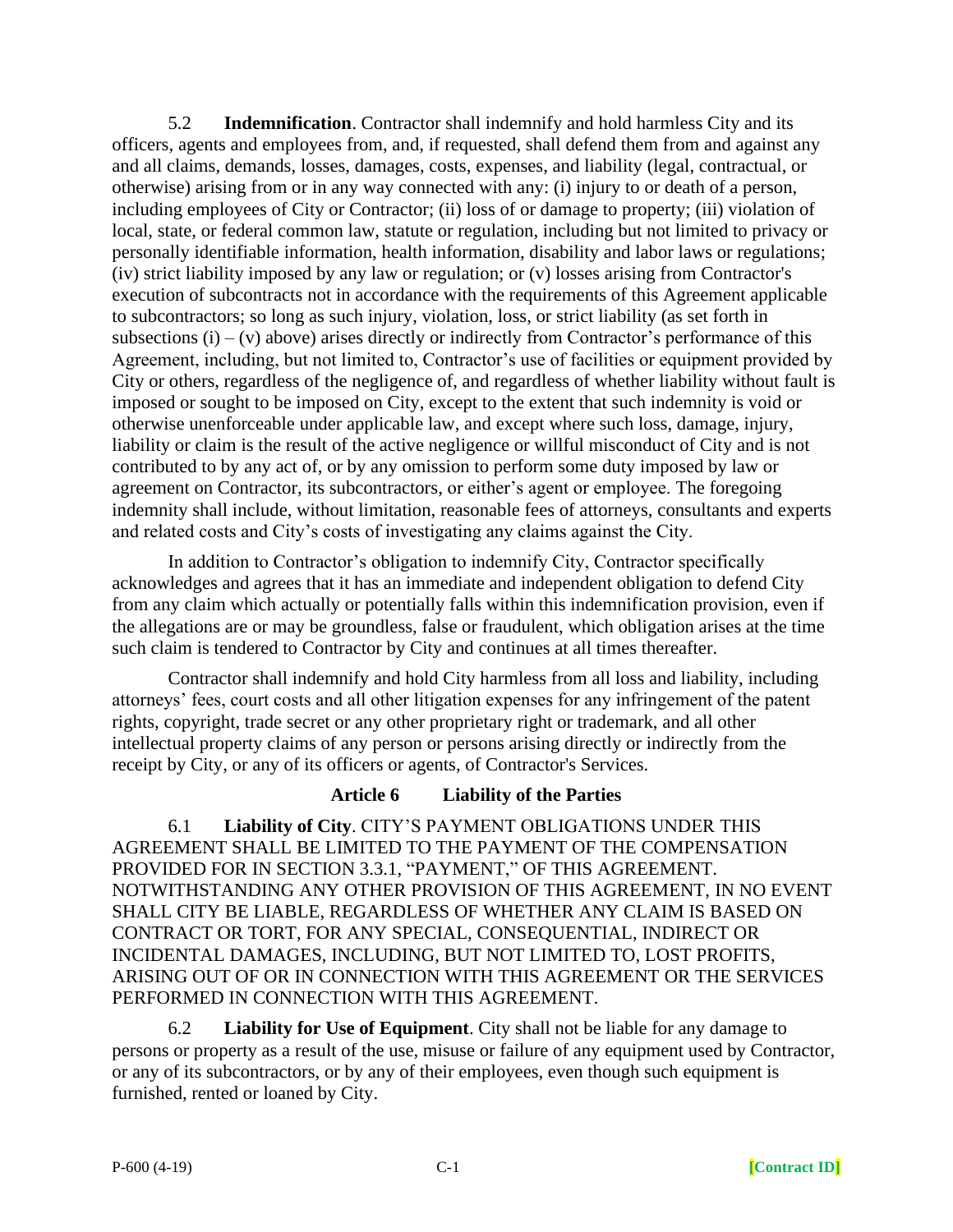6.3 **Liability for Incidental and Consequential Damages**. Contractor shall be responsible for incidental and consequential damages resulting in whole or in part from Contractor's acts or omissions.

### **Article 7 Payment of Taxes**

7.1 **Contractor to Pay All Taxes.** Except for any applicable California sales and use taxes charged by Contractor to City, Contractor shall pay all taxes, including possessory interest taxes levied upon or as a result of this Agreement, or the Services delivered pursuant hereto. Contractor shall remit to the State of California any sales or use taxes paid by City to Contractor under this Agreement. Contractor agrees to promptly provide information requested by the City to verify Contractor's compliance with any State requirements for reporting sales and use tax paid by City under this Agreement.

7.2 **Possessory Interest Taxes.** Contractor acknowledges that this Agreement may create a "possessory interest" for property tax purposes. Generally, such a possessory interest is not created unless the Agreement entitles the Contractor to possession, occupancy, or use of City property for private gain. If such a possessory interest is created, then the following shall apply:

7.2.1 Contractor, on behalf of itself and any permitted successors and assigns, recognizes and understands that Contractor, and any permitted successors and assigns, may be subject to real property tax assessments on the possessory interest.

7.2.2 Contractor, on behalf of itself and any permitted successors and assigns, recognizes and understands that the creation, extension, renewal, or assignment of this Agreement may result in a "change in ownership" for purposes of real property taxes, and therefore may result in a revaluation of any possessory interest created by this Agreement. Contractor accordingly agrees on behalf of itself and its permitted successors and assigns to report on behalf of the City to the County Assessor the information required by Revenue and Taxation Code section 480.5, as amended from time to time, and any successor provision.

7.2.3 Contractor, on behalf of itself and any permitted successors and assigns, recognizes and understands that other events also may cause a change of ownership of the possessory interest and result in the revaluation of the possessory interest. (see, e.g., Rev. & Tax. Code section 64, as amended from time to time). Contractor accordingly agrees on behalf of itself and its permitted successors and assigns to report any change in ownership to the County Assessor, the State Board of Equalization or other public agency as required by law.

7.2.4 Contractor further agrees to provide such other information as may be requested by the City to enable the City to comply with any reporting requirements for possessory interests that are imposed by applicable law.

7.3 **Withholding.** Contractor agrees that it is obligated to pay all amounts due to the City under the San Francisco Business and Tax Regulations Code during the term of this Agreement. Pursuant to Section 6.10-2 of the San Francisco Business and Tax Regulations Code, Contractor further acknowledges and agrees that City may withhold any payments due to Contractor under this Agreement if Contractor is delinquent in the payment of any amount required to be paid to the City under the San Francisco Business and Tax Regulations Code. Any payments withheld under this paragraph shall be made to Contractor, without interest, upon Contractor coming back into compliance with its obligations.

### **Article 8 Termination and Default**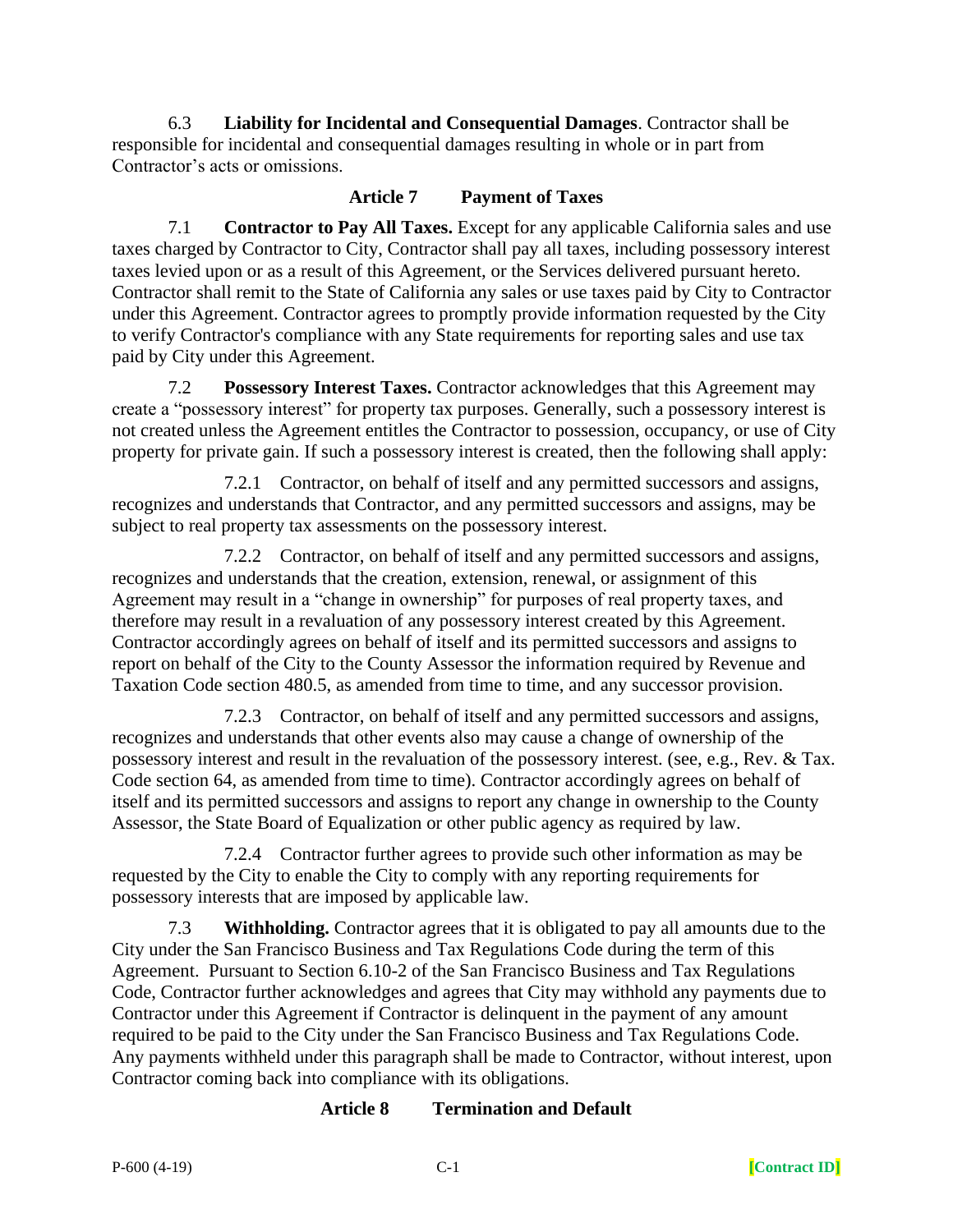### 8.1 **Termination for Convenience**

8.1.1 City shall have the option, in its sole discretion, to terminate this Agreement, at any time during the term hereof, for convenience and without cause. City shall exercise this option by giving Contractor written notice of termination. The notice shall specify the date on which termination shall become effective.

8.1.2 Upon receipt of the notice of termination, Contractor shall commence and perform, with diligence, all actions necessary on the part of Contractor to effect the termination of this Agreement on the date specified by City and to minimize the liability of Contractor and City to third parties as a result of termination. All such actions shall be subject to the prior approval of City. Such actions may include any or all of the following, without limitation:

(a) Halting the performance of all Services under this Agreement on the date(s) and in the manner specified by City.

(b) Terminating all existing orders and subcontracts, and not placing any further orders or subcontracts for materials, Services, equipment or other items.

(c) At City's direction, assigning to City any or all of Contractor's right, title, and interest under the orders and subcontracts terminated. Upon such assignment, City shall have the right, in its sole discretion, to settle or pay any or all claims arising out of the termination of such orders and subcontracts.

(d) Subject to City's approval, settling all outstanding liabilities and all claims arising out of the termination of orders and subcontracts.

(e) Completing performance of any Services that City designates to be completed prior to the date of termination specified by City.

(f) Taking such action as may be necessary, or as the City may direct, for the protection and preservation of any property related to this Agreement which is in the possession of Contractor and in which City has or may acquire an interest.

8.1.3 Within 30 days after the specified termination date, Contractor shall submit to City an invoice, which shall set forth each of the following as a separate line item:

(a) The reasonable cost to Contractor, without profit, for all Services prior to the specified termination date, for which Services City has not already tendered payment. Reasonable costs may include a reasonable allowance for actual overhead, not to exceed a total of 10% of Contractor's direct costs for Services. Any overhead allowance shall be separately itemized. Contractor may also recover the reasonable cost of preparing the invoice.

(b) A reasonable allowance for profit on the cost of the Services described in the immediately preceding subsection (a), provided that Contractor can establish, to the satisfaction of City, that Contractor would have made a profit had all Services under this Agreement been completed, and provided further, that the profit allowed shall in no event exceed 5% of such cost.

(c) The reasonable cost to Contractor of handling material or equipment returned to the vendor, delivered to the City or otherwise disposed of as directed by the City.

P-600 (4-19) C-1 **[Contract ID]**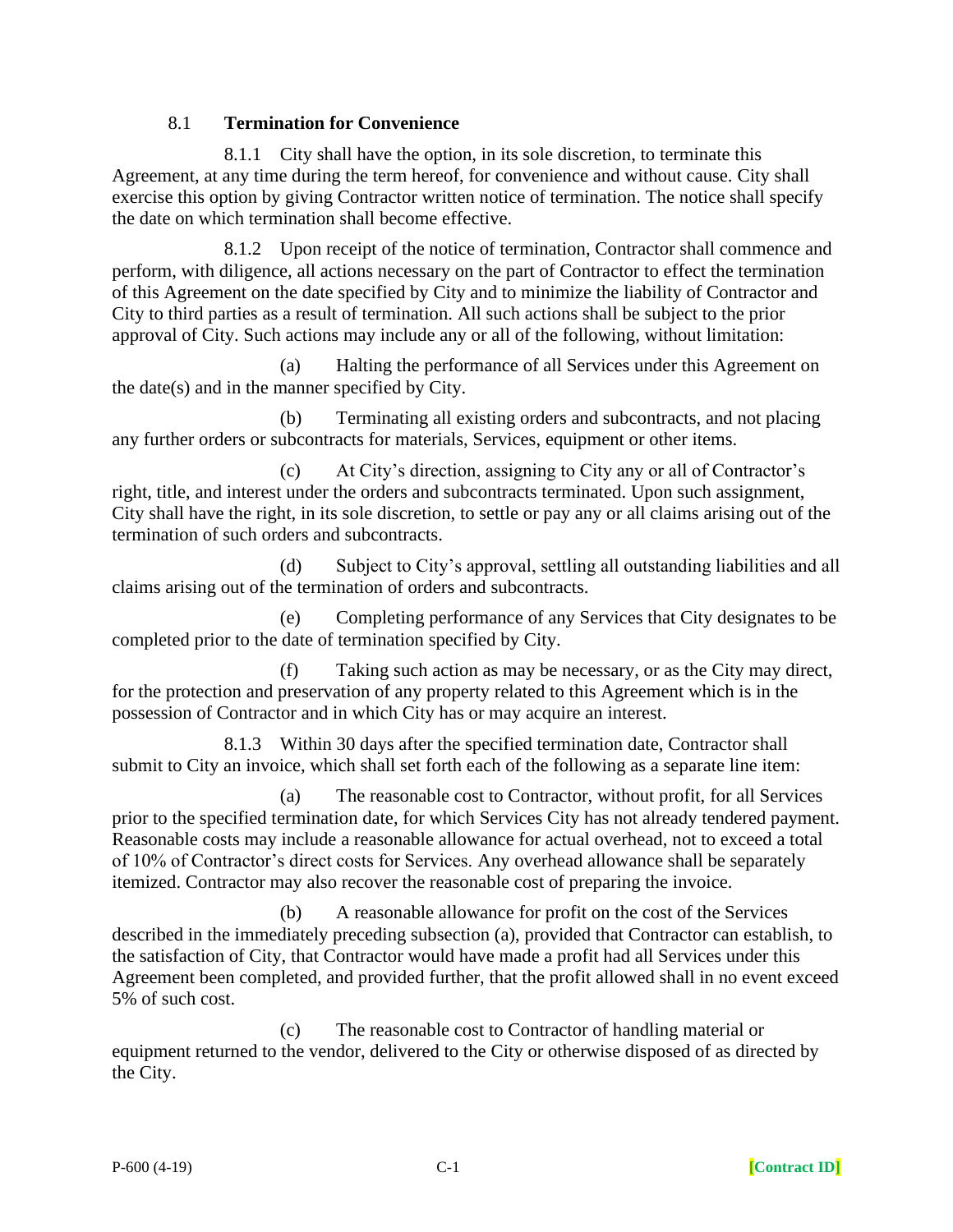(d) A deduction for the cost of materials to be retained by Contractor, amounts realized from the sale of materials and not otherwise recovered by or credited to City, and any other appropriate credits to City against the cost of the Services or other work.

8.1.4 In no event shall City be liable for costs incurred by Contractor or any of its subcontractors after the termination date specified by City, except for those costs specifically listed in Section 8.1.3. Such non-recoverable costs include, but are not limited to, anticipated profits on the Services under this Agreement, post-termination employee salaries, posttermination administrative expenses, post-termination overhead or unabsorbed overhead, attorneys' fees or other costs relating to the prosecution of a claim or lawsuit, prejudgment interest, or any other expense which is not reasonable or authorized under Section 8.1.3.

8.1.5 In arriving at the amount due to Contractor under this Section, City may deduct: (i) all payments previously made by City for Services covered by Contractor's final invoice; (ii) any claim which City may have against Contractor in connection with this Agreement; (iii) any invoiced costs or expenses excluded pursuant to the immediately preceding subsection 8.1.4; and (iv) in instances in which, in the opinion of the City, the cost of any Service performed under this Agreement is excessively high due to costs incurred to remedy or replace defective or rejected Services, the difference between the invoiced amount and City's estimate of the reasonable cost of performing the invoiced Services in compliance with the requirements of this Agreement.

8.1.6 City's payment obligation under this Section shall survive termination of this Agreement.

#### 8.2 **Termination for Default; Remedies.**

8.2.1 Each of the following shall constitute an immediate event of default ("Event of Default") under this Agreement:

(a) Contractor fails or refuses to perform or observe any term, covenant or condition contained in any of the following Sections of this Agreement:

| 3.5       | Submitting False Claims. | 10.10 | Alcohol and Drug-Free Workplace |
|-----------|--------------------------|-------|---------------------------------|
| 4.5       | Assignment               | 10.13 | <b>Working with Minors</b>      |
| Article 5 | Insurance and Indemnity  | 11.10 | Compliance with Laws            |
| Article 7 | Payment of Taxes         |       | Article 13   Data and Security  |

(b) Contractor fails or refuses to perform or observe any other term, covenant or condition contained in this Agreement, including any obligation imposed by ordinance or statute and incorporated by reference herein, and such default is not cured within ten days after written notice thereof from City to Contractor. If Contractor defaults a second time in the same manner as a prior default cured by Contractor, City may in its sole discretion immediately terminate the Agreement for default or grant an additional period not to exceed five days for Contractor to cure the default.

(c) Contractor (i) is generally not paying its debts as they become due; (ii) files, or consents by answer or otherwise to the filing against it of a petition for relief or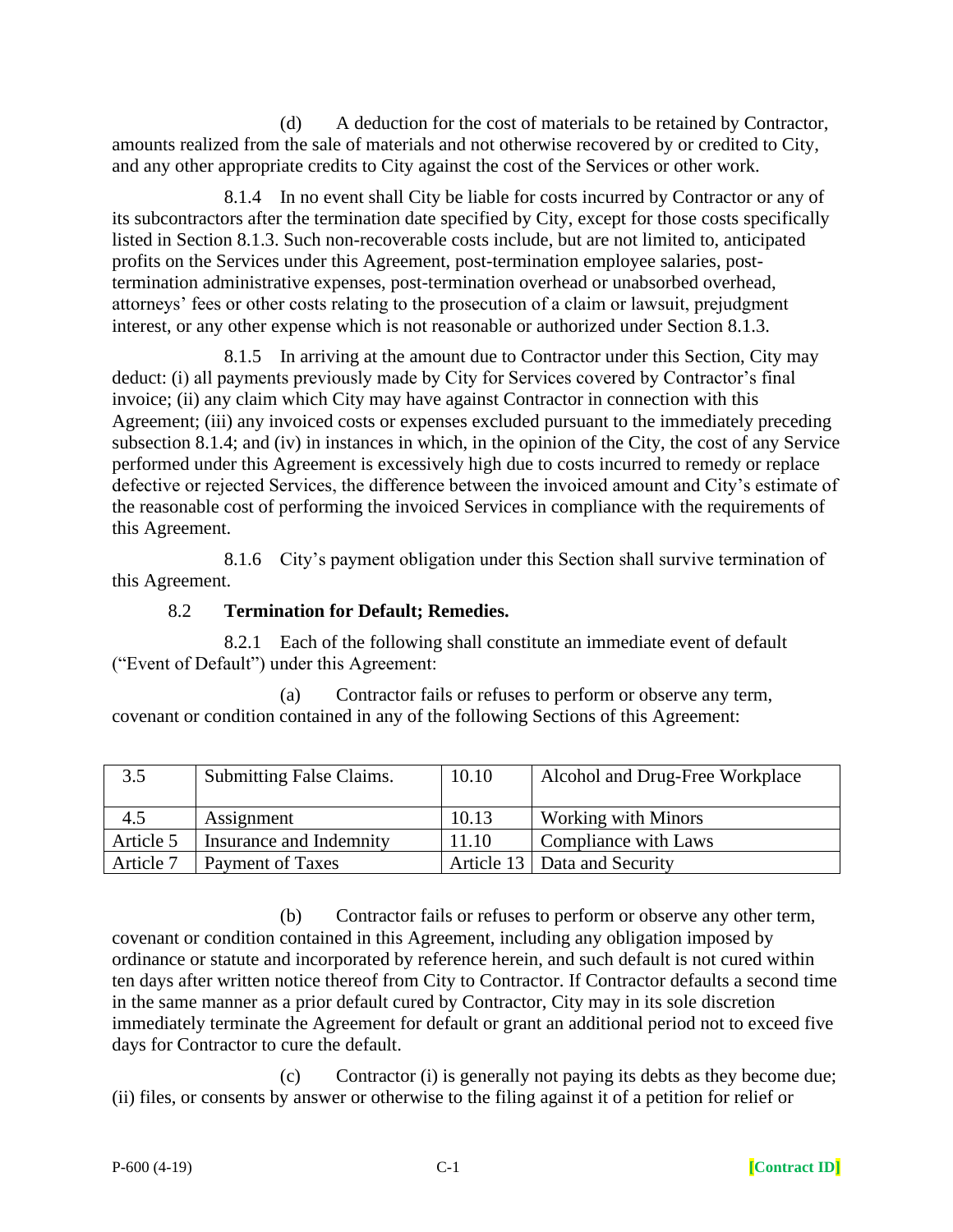reorganization or arrangement or any other petition in bankruptcy or for liquidation or to take advantage of any bankruptcy, insolvency or other debtors' relief law of any jurisdiction; (iii) makes an assignment for the benefit of its creditors; (iv) consents to the appointment of a custodian, receiver, trustee or other officer with similar powers of Contractor or of any substantial part of Contractor's property; or (v) takes action for the purpose of any of the foregoing.

(d) A court or government authority enters an order (i) appointing a custodian, receiver, trustee or other officer with similar powers with respect to Contractor or with respect to any substantial part of Contractor's property, (ii) constituting an order for relief or approving a petition for relief or reorganization or arrangement or any other petition in bankruptcy or for liquidation or to take advantage of any bankruptcy, insolvency or other debtors' relief law of any jurisdiction or (iii) ordering the dissolution, winding-up or liquidation of Contractor.

8.2.2 On and after any Event of Default, City shall have the right to exercise its legal and equitable remedies, including, without limitation, the right to terminate this Agreement or to seek specific performance of all or any part of this Agreement. In addition, where applicable, City shall have the right (but no obligation) to cure (or cause to be cured) on behalf of Contractor any Event of Default; Contractor shall pay to City on demand all costs and expenses incurred by City in effecting such cure, with interest thereon from the date of incurrence at the maximum rate then permitted by law. City shall have the right to offset from any amounts due to Contractor under this Agreement or any other agreement between City and Contractor: (i) all damages, losses, costs or expenses incurred by City as a result of an Event of Default; and (ii) any liquidated damages levied upon Contractor pursuant to the terms of this Agreement; and (iii), any damages imposed by any ordinance or statute that is incorporated into this Agreement by reference, or into any other agreement with the City.

8.2.3 All remedies provided for in this Agreement may be exercised individually or in combination with any other remedy available hereunder or under applicable laws, rules and regulations. The exercise of any remedy shall not preclude or in any way be deemed to waive any other remedy. Nothing in this Agreement shall constitute a waiver or limitation of any rights that City may have under applicable law.

8.2.4 Any notice of default must be sent by registered mail to the address set forth in Article 11.

8.3 **Non-Waiver of Rights**. The omission by either party at any time to enforce any default or right reserved to it, or to require performance of any of the terms, covenants, or provisions hereof by the other party at the time designated, shall not be a waiver of any such default or right to which the party is entitled, nor shall it in any way affect the right of the party to enforce such provisions thereafter.

### 8.4 **Rights and Duties upon Termination or Expiration.**

8.4.1 This Section and the following Sections of this Agreement listed below, shall survive termination or expiration of this Agreement:

| zavment Limited to Satisfactory |  |  | <b>T</b> Numership of Results |
|---------------------------------|--|--|-------------------------------|
|---------------------------------|--|--|-------------------------------|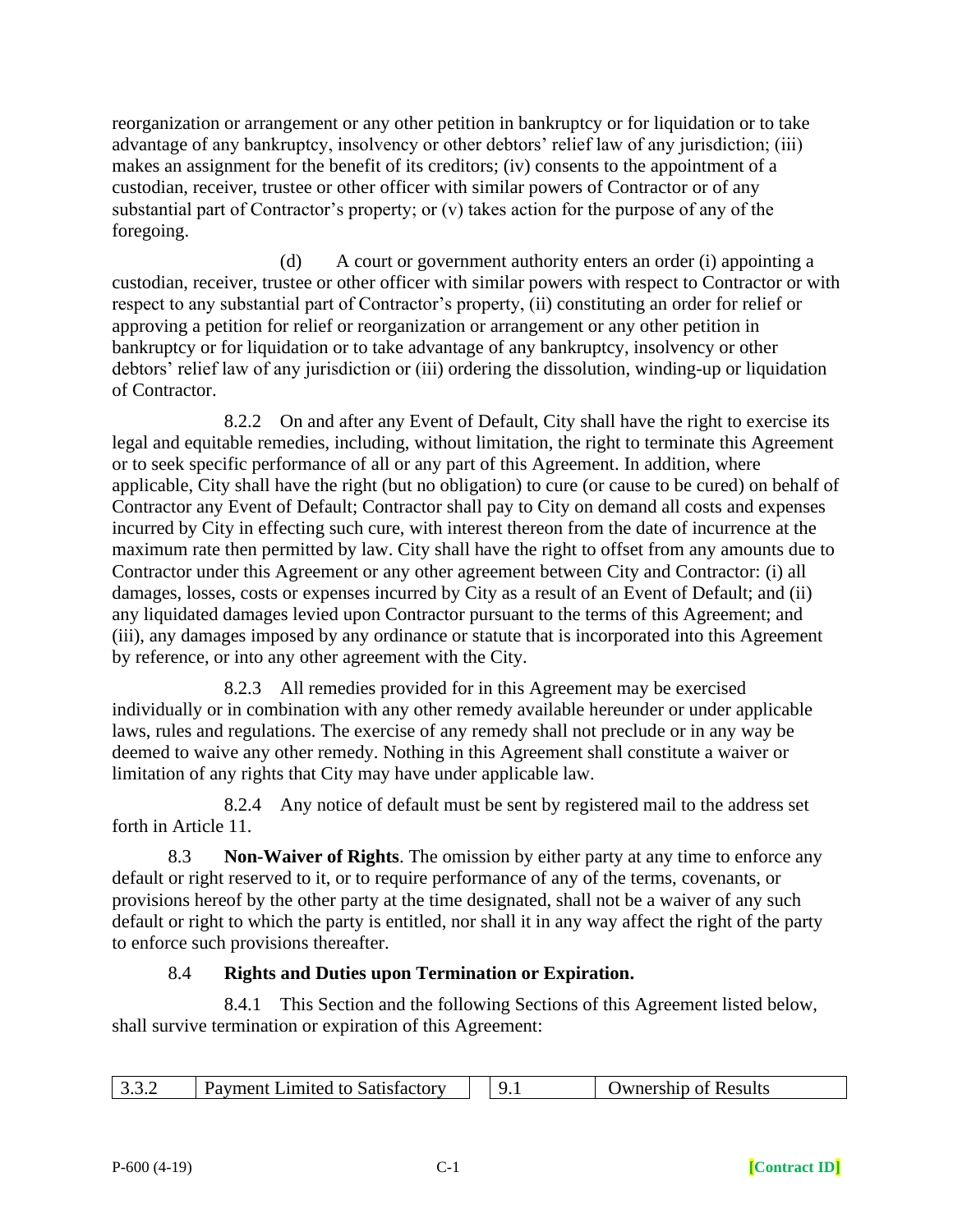|           | <b>Services</b>                 |            |                                     |
|-----------|---------------------------------|------------|-------------------------------------|
| 3.3.7(a)  | Grant Funded Contracts -        | 9.2        | Works for Hire                      |
|           | <b>Disallowance</b>             |            |                                     |
| 3.4       | Audit and Inspection of Records | 11.6       | <b>Dispute Resolution Procedure</b> |
|           |                                 |            |                                     |
| 3.5       | <b>Submitting False Claims</b>  | 11.7       | Agreement Made in California;       |
|           |                                 |            | Venue                               |
| Article 5 | Insurance and Indemnity         | 11.8       | Construction                        |
| 6.1       | Liability of City               | 11.9       | <b>Entire Agreement</b>             |
| 6.3       | Liability for Incidental and    | 11.10      | Compliance with Laws                |
|           | <b>Consequential Damages</b>    |            |                                     |
| Article 7 | Payment of Taxes                | 11.11      | Severability                        |
| 8.1.6     | <b>Payment Obligation</b>       | Article 13 | Data and Security                   |
|           |                                 |            |                                     |

8.4.2 Subject to the survival of the Sections identified in Section 8.4.1, above, if this Agreement is terminated prior to expiration of the term specified in Article 2, this Agreement shall be of no further force or effect. Contractor shall transfer title to City, and deliver in the manner, at the times,and to the extent, if any, directed by City, any work in progress, completed work, supplies, equipment, and other materials produced as a part of, or acquired in connection with the performance of this Agreement, and any completed or partially completed work which, if this Agreement had been completed, would have been required to be furnished to City.

### **Article 9 Rights In Deliverables**

9.1 **Ownership of Results**. Any interest of Contractor or its subcontractors, in the Deliverables, including any drawings, plans, specifications, blueprints, studies, reports, memoranda, computation sheets, computer files and media or other documents prepared by Contractor or its subcontractors for the purposes of this agreement, shall become the property of and will be transmitted to City. However, unless expressly prohibited elsewhere in this Agreement, Contractor may retain and use copies for reference and as documentation of its experience and capabilities.

9.2 **Works for Hire**. If, in connection with Services, Contractor or its subcontractors creates Deliverables including, without limitation, artwork, copy, posters, billboards, photographs, videotapes, audiotapes, systems designs, software, reports, diagrams, surveys, blueprints, source codes, or any other original works of authorship, whether in digital or any other format, such works of authorship shall be works for hire as defined under Title 17 of the United States Code, and all copyrights in such works shall be the property of the City. If any Deliverables created by Contractor or its subcontractor(s) under this Agreement are ever determined not to be works for hire under U.S. law, Contractor hereby assigns all Contractor's copyrights to such Deliverables to the City, agrees to provide any material and execute any documents necessary to effectuate such assignment, and agrees to include a clause in every subcontract imposing the same duties upon subcontractor(s). With City's prior written approval, Contractor and its subcontractor(s) may retain and use copies of such works for reference and as documentation of their respective experience and capabilities.

### **Article 10 Additional Requirements Incorporated by Reference**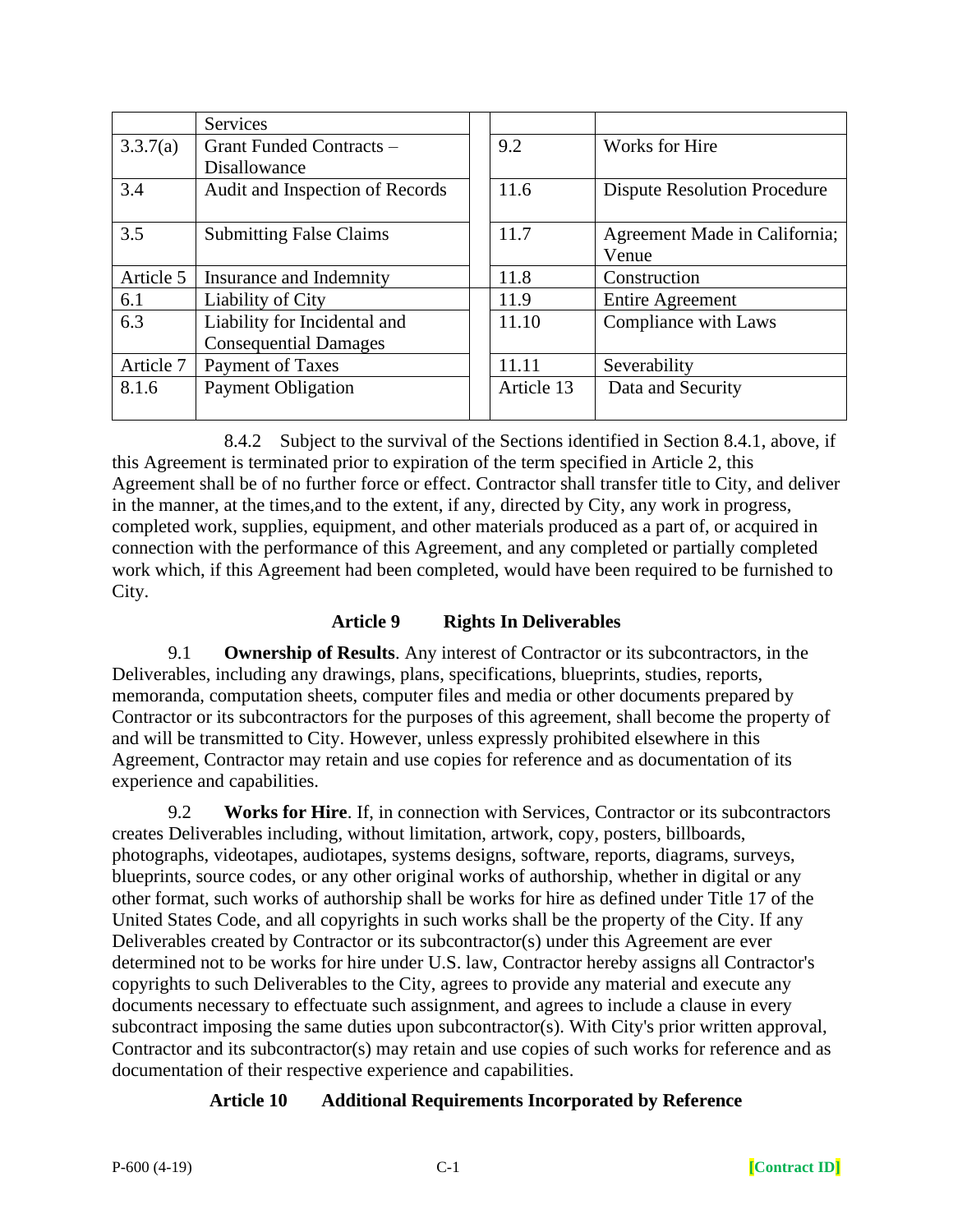10.1 **Laws Incorporated by Reference**. The full text of the laws listed in this Article 10, including enforcement and penalty provisions, are incorporated by reference into this Agreement. The full text of the San Francisco Municipal Code provisions incorporated by reference in this Article and elsewhere in the Agreement ("Mandatory City Requirements") are available at http://www.amlegal.com/codes/client/san-francisco\_ca/ .

10.2 **Conflict of Interest**. By executing this Agreement, Contractor certifies that it does not know of any fact which constitutes a violation of Section 15.103 of the City's Charter; Article III, Chapter 2 of City's Campaign and Governmental Conduct Code; Title 9, Chapter 7 of the California Government Code (Section 87100 *et seq.*), or Title 1, Division 4, Chapter 1, Article 4 of the California Government Code (Section 1090 *et seq.*), and further agrees promptly to notify the City if it becomes aware of any such fact during the term of this Agreement.

10.3 **Prohibition on Use of Public Funds for Political Activity.** In performing the Services, Contractor shall comply with San Francisco Administrative Code Chapter 12G, which prohibits funds appropriated by the City for this Agreement from being expended to participate in, support, or attempt to influence any political campaign for a candidate or for a ballot measure. Contractor is subject to the enforcement and penalty provisions in Chapter 12G.

10.4 **Consideration of Salary History.** Contractor shall comply with San Francisco Administrative Code Chapter 12K, the Consideration of Salary History Ordinance or "Pay Parity Act." Contractor is prohibited from considering current or past salary of an applicant in determining whether to hire the applicant or what salary to offer the applicant to the extent that such applicant is applying for employment to be performed on this Agreement or in furtherance of this Agreement, and whose application, in whole or part, will be solicited, received, processed or considered, whether or not through an interview, in the City or on City property. The ordinance also prohibits employers from (1) asking such applicants about their current or past salary or (2) disclosing a current or former employee's salary history without that employee's authorization unless the salary history is publicly available. Contractor is subject to the enforcement and penalty provisions in Chapter 12K. Information about and the text of Chapter 12K is available on the web at https://sfgov.org/olse/consideration-salary-history. Contractor is required to comply with all of the applicable provisions of 12K, irrespective of the listing of obligations in this Section.

# 10.5 **Nondiscrimination Requirements.**

10.5.1 **Non Discrimination in Contracts**. Contractor shall comply with the provisions of Chapters 12B and 12C of the San Francisco Administrative Code. Contractor shall incorporate by reference in all subcontracts the provisions of Sections12B.2(a), 12B.2(c)-(k), and 12C.3 of the San Francisco Administrative Code and shall require all subcontractors to comply with such provisions. Contractor is subject to the enforcement and penalty provisions in Chapters 12B and 12C.

10.5.2 **Nondiscrimination in the Provision of Employee Benefits**. San Francisco Administrative Code 12B.2. Contractor does not as of the date of this Agreement, and will not during the term of this Agreement, in any of its operations in San Francisco, on real property owned by San Francisco, or where work is being performed for the City elsewhere in the United States, discriminate in the provision of employee benefits between employees with domestic partners and employees with spouses and/or between the domestic partners and spouses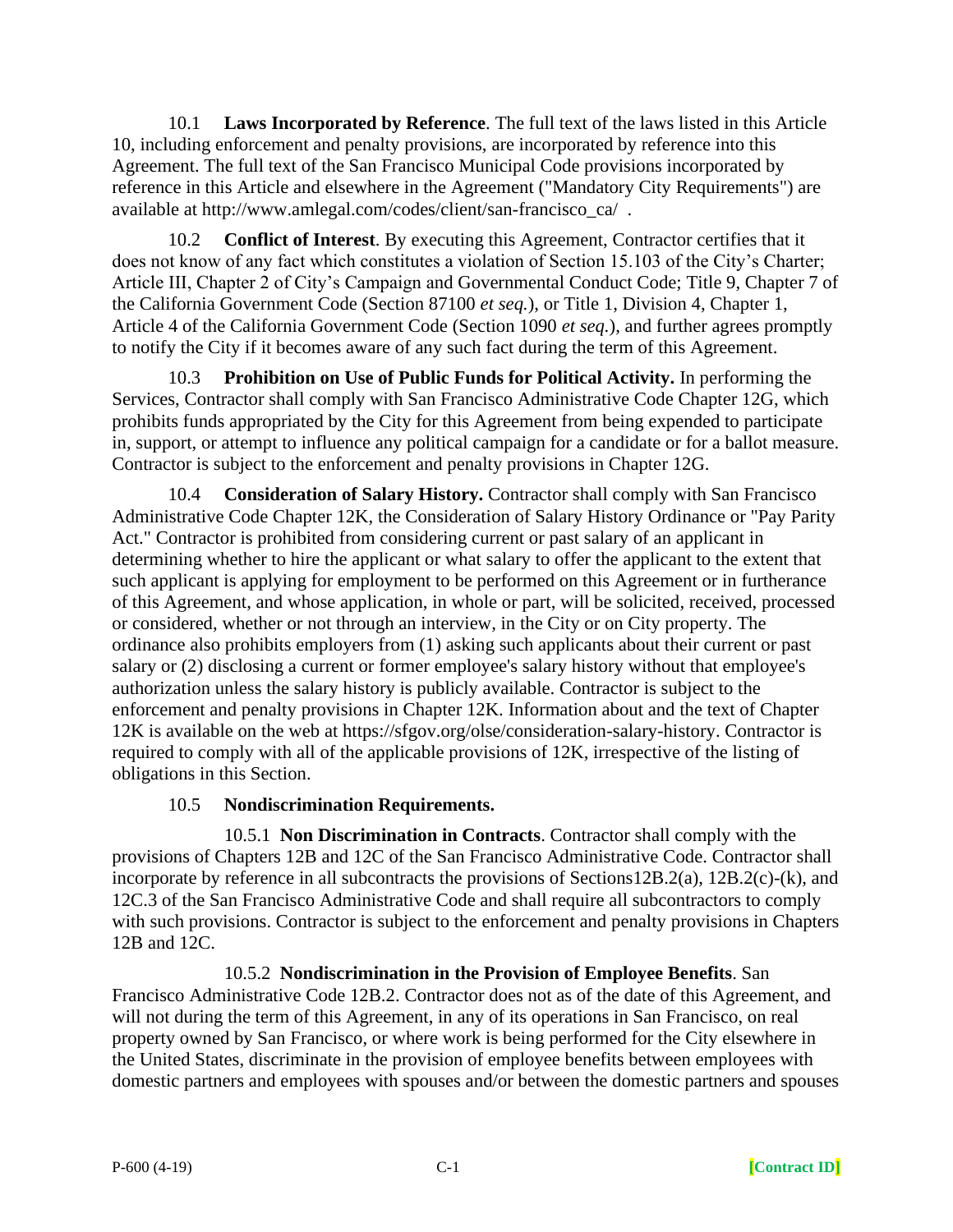of such employees, subject to the conditions set forth in San Francisco Administrative Code Section<sub>12B.2</sub>.

10.6 **Local Business Enterprise and Non-Discrimination in Contracting Ordinance.** Contractor shall comply with all applicable provisions of Chapter 14B ("LBE Ordinance"). Contractor is subject to the enforcement and penalty provisions in Chapter 14B.

10.7 **Minimum Compensation Ordinance**. If Administrative Code Chapter 12P applies to this contract, Contractor shall pay covered employees no less than the minimum compensation required by San Francisco Administrative Code Chapter 12P, including a minimum hourly gross compensation, compensated time off, and uncompensated time off. Contractor is subject to the enforcement and penalty provisions in Chapter 12P. Information about and the text of the Chapter 12P is available on the web at http://sfgov.org/olse/mco. Contractor is required to comply with all of the applicable provisions of 12P, irrespective of the listing of obligations in this Section. By signing and executing this Agreement, Contractor certifies that it complies with Chapter 12P.

10.8 **Health Care Accountability Ordinance**. If Administrative Code Chapter 12Q applies to this contract, Contractor shall comply with the requirements of Chapter 12Q. For each Covered Employee, Contractor shall provide the appropriate health benefit set forth in Section 12Q.3 of the HCAO. If Contractor chooses to offer the health plan option, such health plan shall meet the minimum standards set forth by the San Francisco Health Commission. Information about and the text of the Chapter 12Q, as well as the Health Commission's minimum standards, is available on the web at http://sfgov.org/olse/hcao. Contractor is subject to the enforcement and penalty provisions in Chapter 12Q. Any Subcontract entered into by Contractor shall require any Subcontractor with 20 or more employees to comply with the requirements of the HCAO and shall contain contractual obligations substantially the same as those set forth in this Section.

# 10.9 **Reserved. (First Source Hiring Program.)**

10.10 **Alcohol and Drug-Free Workplace.** City reserves the right to deny access to, or require Contractor to remove from, City facilities personnel of any Contractor or subcontractor who City has reasonable grounds to believe has engaged in alcohol abuse or illegal drug activity which in any way impairs City's ability to maintain safe work facilities or to protect the health and well-being of City employees and the general public. City shall have the right of final approval for the entry or re-entry of any such person previously denied access to, or removed from, City facilities. Illegal drug activity means possessing, furnishing, selling, offering, purchasing, using or being under the influence of illegal drugs or other controlled substances for which the individual lacks a valid prescription. Alcohol abuse means possessing, furnishing, selling, offering, or using alcoholic beverages, or being under the influence of alcohol.

10.11 **Limitations on Contributions.** By executing this Agreement, Contractor acknowledges its obligations under section 1.126 of the City's Campaign and Governmental Conduct Code, which prohibits any person who contracts with, or is seeking a contract with, any department of the City for the rendition of personal services, for the furnishing of any material, supplies or equipment, for the sale or lease of any land or building, for a grant, loan or loan guarantee, or for a development agreement, from making any campaign contribution to (i) a City elected official if the contract must be approved by that official, a board on which that official serves, or the board of a state agency on which an appointee of that official serves, (ii) a candidate for that City elective office,or (iii) a committee controlled by such elected official or a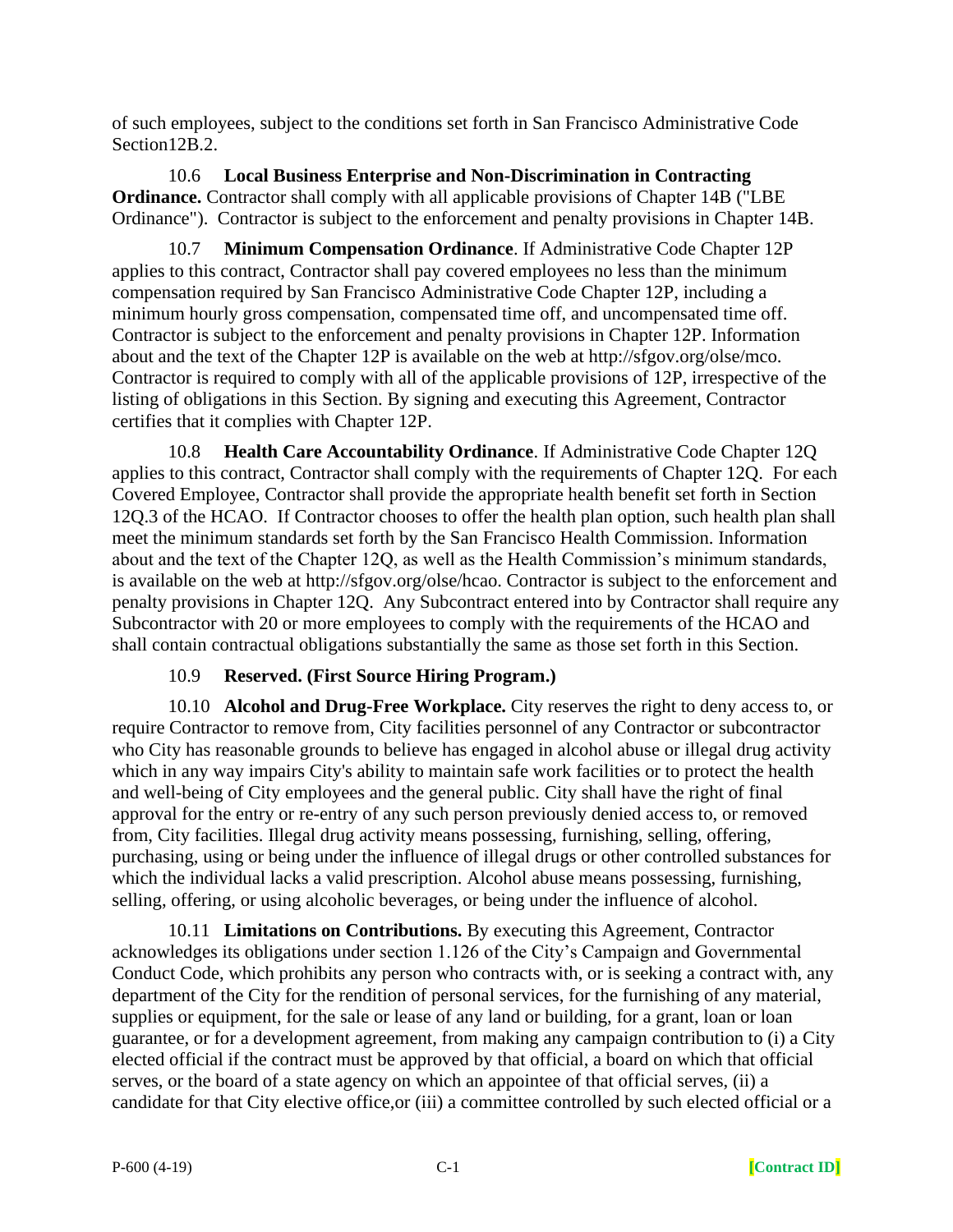candidate for that office, at any time from the submission of a proposal for the contract until the later of either the termination of negotiations for such contract or twelve months after the date the City approves the contract. The prohibition on contributions applies to each prospective party to the contract; each member of Contractor's board of directors; Contractor's chairperson, chief executive officer, chief financial officer and chief operating officer; any person with an ownership interest of more than 10% in Contractor; any subcontractor listed in the bid or contract; and any committee that is sponsored or controlled by Contractor. Contractor certifies that it has informed each such person of the limitation on contributions imposed by Section 1.126 by the time it submitted a proposal for the contract, and has provided the names of the persons required to be informed to the City department with whom it is contracting.

- 10.12 **Reserved. (Slavery Era Disclosure**.)
- 10.13 **Reserved. (Working with Minors.)**

#### 10.14 **Consideration of Criminal History in Hiring and Employment Decisions.**

10.14.1 Contractor agrees to comply fully with and be bound by all of the provisions of Chapter 12T, "City Contractor/Subcontractor Consideration of Criminal History in Hiring and Employment Decisions," of the San Francisco Administrative Code ("Chapter 12T"), including the remedies provided, and implementing regulations, as may be amended from time to time. The provisions of Chapter 12T are incorporated by reference and made a part of this Agreement as though fully set forth herein. The text of the Chapter 12T is available on the web at http://sfgov.org/olse/fco. Contractor is required to comply with all of the applicable provisions of 12T, irrespective of the listing of obligations in this Section. Capitalized terms used in this Section and not defined in this Agreement shall have the meanings assigned to such terms in Chapter 12T.

10.14.2 The requirements of Chapter 12T shall only apply to a Contractor's or Subcontractor's operations to the extent those operations are in furtherance of the performance of this Agreement, shall apply only to applicants and employees who would be or are performing work in furtherance of this Agreement, and shall apply when the physical location of the employment or prospective employment of an individual is wholly or substantially within the City of San Francisco. Chapter 12T shall not apply when the application in a particular context would conflict with federal or state law or with a requirement of a government agency implementing federal or state law.

#### 10.15 **Reserved. (Public Access to Nonprofit Records and Meetings.)**

10.16 **Reduction Requirements.** Contractor shall comply with the Food Service Waste Reduction Ordinance, as set forth in San Francisco Environment Code Chapter 16, including but not limited to the remedies for noncompliance provided therein.

### 10.17 **Waived. (Distribution of Beverages and Water.)**

10.18 **Tropical Hardwood and Virgin Redwood Ban**. Pursuant to San Francisco Environment Code Section 804(b), the City urges Contractor not to import, purchase, obtain, or use for any purpose, any tropical hardwood, tropical hardwood wood product, virgin redwood or virgin redwood wood product.

### 10.19 **Reserved. (Preservative Treated Wood Products.)**

### **Article 11 General Provisions**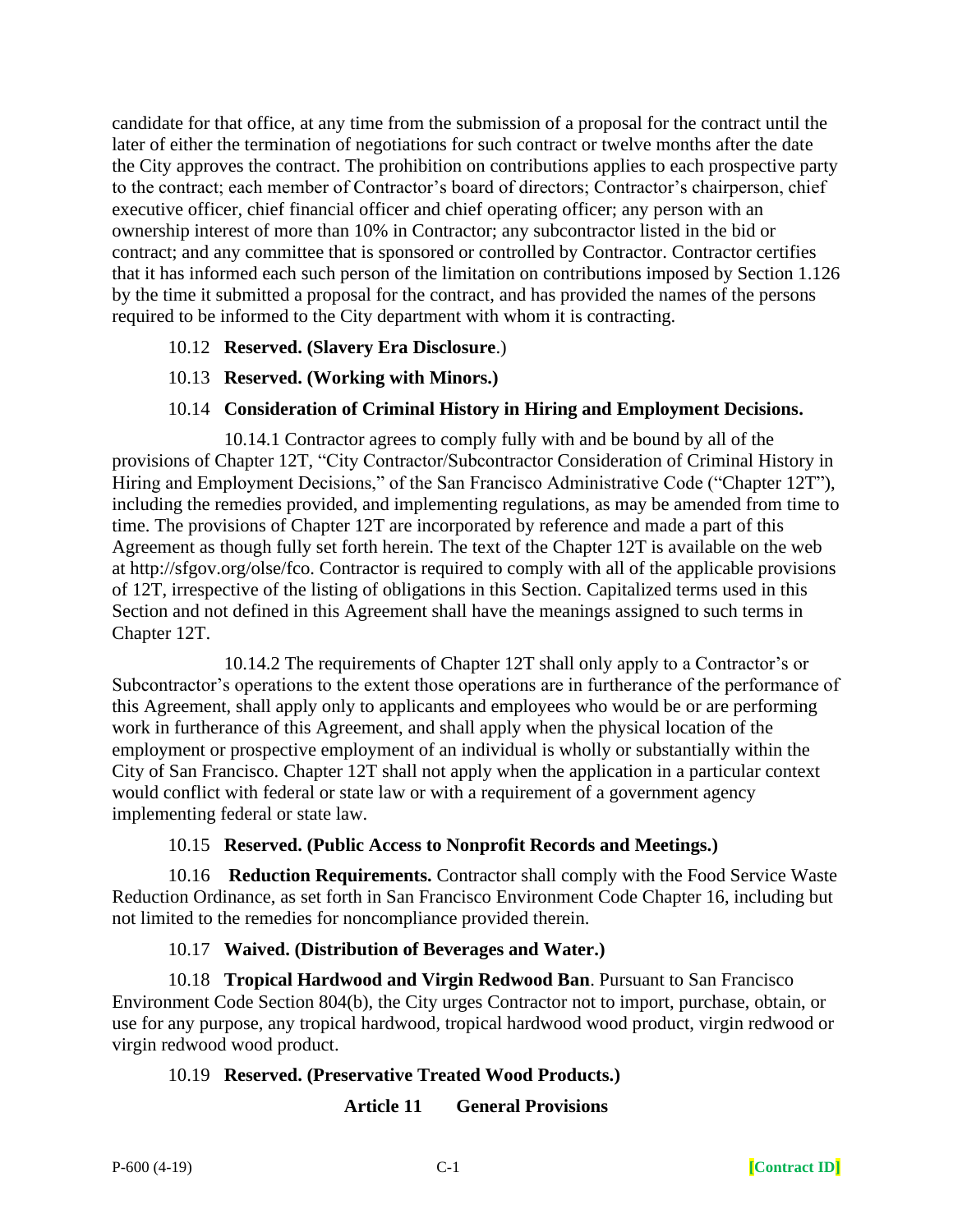11.1 **Notices to the Parties.** Unless otherwise indicated in this Agreement, all written communications sent by the Parties may be by U.S. mail or e-mail, and shall be addressed as follows:

### To City: **[insert name or title of department contact person, name of department, mailing address, and e-mail address]**

To Contractor: **[insert name of contractor, mailing address, and e-mail address]**

Any notice of default must be sent by registered mail. Either Party may change the address to which notice is to be sent by giving written notice thereof to the other Party. If email notification is used, the sender must specify a receipt notice.

 **Compliance with Americans with Disabilities Act**. Contractor shall provide the Services in a manner that complies with the Americans with Disabilities Act (ADA), including but not limited to Title II's program access requirements, and all other applicable federal, state and local disability rights legislation.

11.2 **Incorporation of Recitals.** The matters recited above are hereby incorporated into and made part of this Agreement.

11.3 **Sunshine Ordinance.** Contractor acknowledges that this Agreement and all records related to its formation, Contractor's performance of Services, and City's payment are subject to the California Public Records Act, (California Government Code §6250 et. seq.), and the San Francisco Sunshine Ordinance, (San Francisco Administrative Code Chapter 67). Such records are subject to public inspection and copying unless exempt from disclosure under federal, state or local law.

11.4 **Modification of this Agreement**. This Agreement may not be modified, nor may compliance with any of its terms be waived, except as noted in Section 11.1, "Notices to Parties," regarding change in personnel or place, and except by written instrument executed and approved in the same manner as this Agreement.

# 11.5 **Dispute Resolution Procedure**.

11.5.1 **Negotiation; Alternative Dispute Resolution.** The Parties will attempt in good faith to resolve any dispute or controversy arising out of or relating to the performance of services under this Agreement. If the Parties are unable to resolve the dispute, then, pursuant to San Francisco Administrative Code Section 21.36, Contractor may submit to the Contracting Officer a written request for administrative review and documentation of the Contractor's claim(s). Upon such request, the Contracting Officer shall promptly issue an administrative decision in writing, stating the reasons for the action taken and informing the Contractor of its right to judicial review. If agreed by both Parties in writing, disputes may be resolved by a mutually agreed-upon alternative dispute resolution process. If the parties do not mutually agree to an alternative dispute resolution process or such efforts do not resolve the dispute, then either Party may pursue any remedy available under California law. The status of any dispute or controversy notwithstanding, Contractor shall proceed diligently with the performance of its obligations under this Agreement in accordance with the Agreement and the written directions of the City. Neither Party will be entitled to legal fees or costs for matters resolved under this section.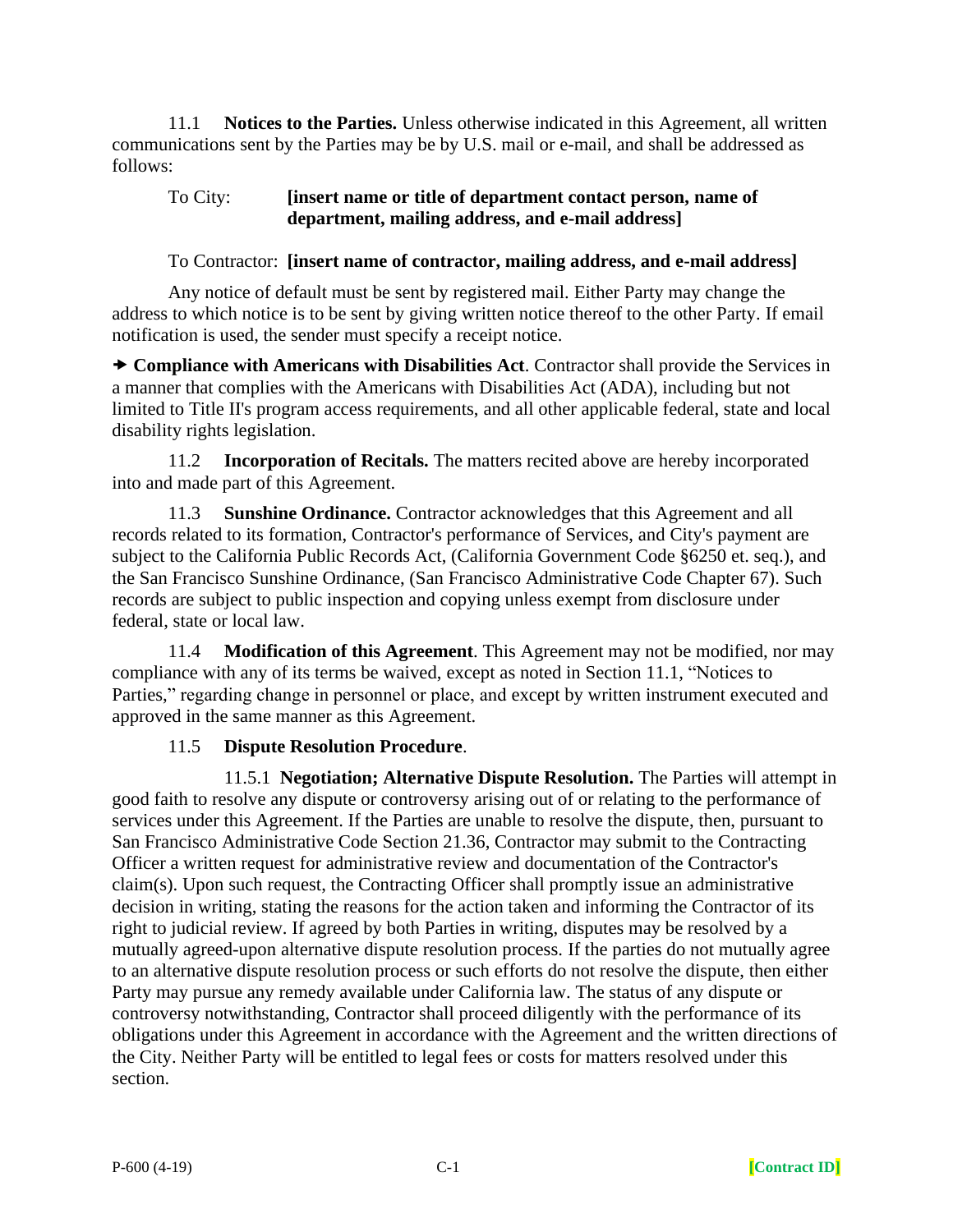11.5.2 **Government Code Claim Requirement.** No suit for money or damages may be brought against the City until a written claim therefor has been presented to and rejected by the City in conformity with the provisions of San Francisco Administrative Code Chapter 10 and California Government Code Section 900, et seq. Nothing set forth in this Agreement shall operate to toll, waive or excuse Contractor's compliance with the California Government Code Claim requirements set forth in San Francisco Administrative Code Chapter 10 and California Government Code Section 900, et seq.

11.6 **Agreement Made in California; Venue**. The formation, interpretation and performance of this Agreement shall be governed by the laws of the State of California. Venue for all litigation relative to the formation, interpretation and performance of this Agreement shall be in San Francisco.

11.7 **Construction.** All paragraph captions are for reference only and shall not be considered in construing this Agreement.

11.8 **Entire Agreement**. This contract sets forth the entire Agreement between the parties, and supersedes all other oral or written provisions. This Agreement may be modified only as provided in Section 11.5, "Modification of this Agreement."

11.9 **Compliance with Laws**. Contractor shall keep itself fully informed of the City's Charter, codes, ordinances and duly adopted rules and regulations of the City and of all state, and federal laws in any manner affecting the performance of this Agreement, and must at all times comply with such local codes, ordinances, and regulations and all applicable laws as they may be amended from time to time.

11.10 **Severability**. Should the application of any provision of this Agreement to any particular facts or circumstances be found by a court of competent jurisdiction to be invalid or unenforceable, then (i) the validity of other provisions of this Agreement shall not be affected or impaired thereby, and (ii) such provision shall be enforced to the maximum extent possible so as to effect the intent of the parties and shall be reformed without further action by the parties to the extent necessary to make such provision valid and enforceable.

11.11 **Cooperative Drafting**. This Agreement has been drafted through a cooperative effort of City and Contractor, and both Parties have had an opportunity to have the Agreement reviewed and revised by legal counsel. No Party shall be considered the drafter of this Agreement, and no presumption or rule that an ambiguity shall be construed against the Party drafting the clause shall apply to the interpretation or enforcement of this Agreement.

11.12 **Order of Precedence.** Contractor agrees to perform the services described below in accordance with the terms and conditions of this Agreement, implementing task orders, the RFP, and Contractor's proposal dated [Insert Date of Proposal]. The RFP and Contractor's proposal are incorporated by reference as though fully set forth herein. Should there be a conflict of terms or conditions, this Agreement and any implementing task orders shall control over the RFP and the Contractor's proposal. If the Appendices to this Agreement include any standard printed terms from the Contractor, Contractor agrees that in the event of discrepancy, inconsistency, gap, ambiguity, or conflicting language between the City's terms and Contractor's printed terms attached, the City's terms shall take precedence, followed by the procurement issued by the department, Contractor's proposal, and Contractor's printed terms, respectively.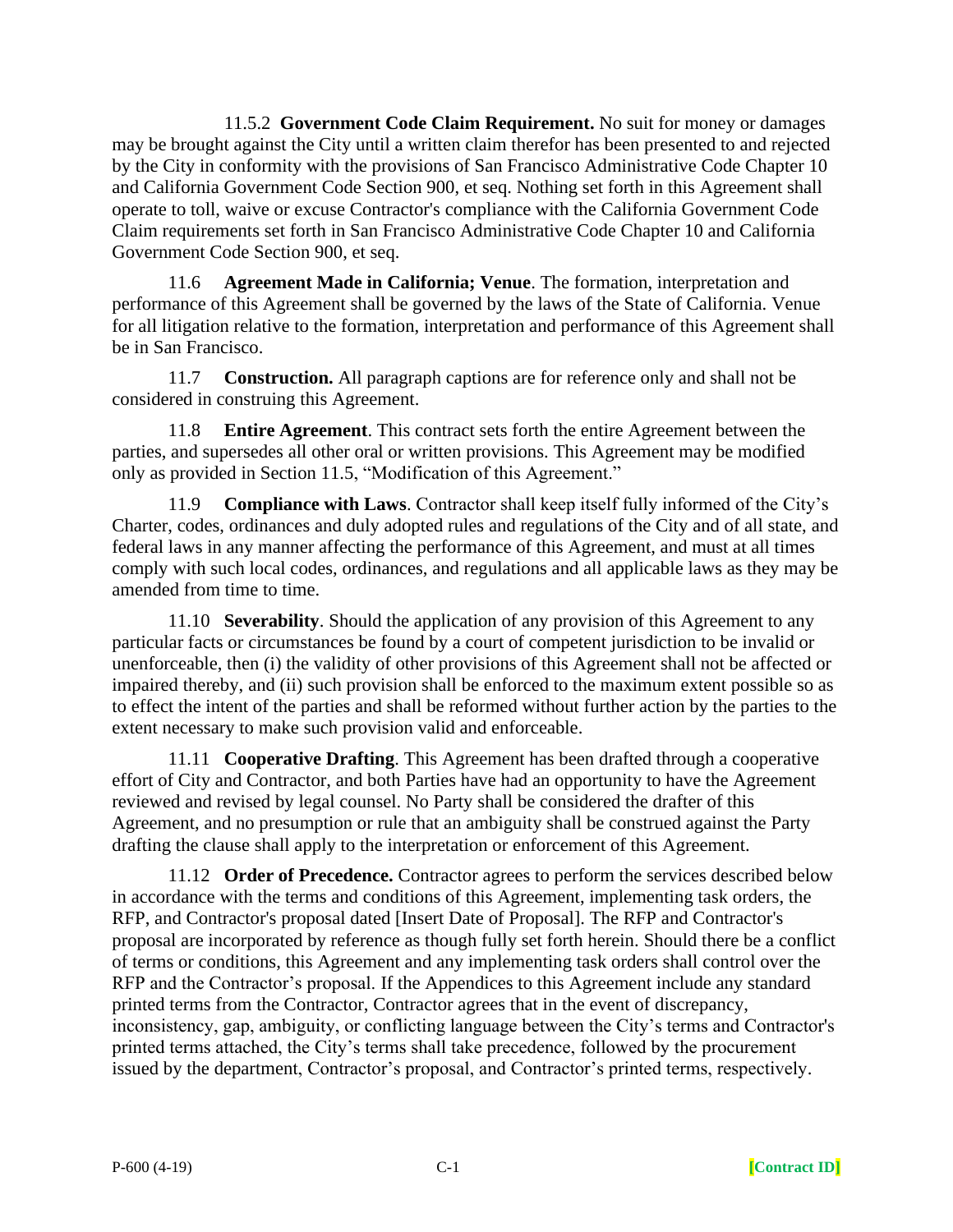11.13 **Notification of Legal Requests.** Contractor shall immediately notify City upon receipt of any subpoenas, service of process, litigation holds, discovery requests and other legal requests ("Legal Requests") related to all data given to Contractor by City in the performance of this Agreement ("City Data" or "Data"), or which in any way might reasonably require access to City's Data, and in no event later than 24 hours after it receives the request. Contractor shall not respond to Legal Requests related to City without first notifying City other than to notify the requestor that the information sought is potentially covered under a non-disclosure agreement. Contractor shall retain and preserve City Data in accordance with the City's instruction and requests, including, without limitation, any retention schedules and/or litigation hold orders provided by the City to Contractor, independent of where the City Data is stored.

## **Article 12 Department Specific Terms**

### 12.1 **Reserved**.

## **Article 13 Data and Security**

### **Nondisclosure of Private, Proprietary or Confidential Information.**

13.1.1 **Protection of Private Information.** If this Agreement requires City to disclose "Private Information" to Contractor within the meaning of San Francisco Administrative Code Chapter 12M, Contractor and subcontractor shall use such information only in accordance with the restrictions stated in Chapter 12M and in this Agreement and only as necessary in performing the Services. Contractor is subject to the enforcement and penalty provisions in Chapter 12M.

13.1.2 **Confidential Information.** In the performance of Services, Contractor may have access to City's proprietary or Confidential Information, the disclosure of which to third parties may damage City. If City discloses proprietary or Confidential Information to Contractor, such information must be held by Contractor in confidence and used only in performing the Agreement. Contractor shall exercise the same standard of care to protect such information as a reasonably prudent contractor would use to protect its own proprietary or Confidential Information.

### 13.2 **Reserved. (Payment Card Industry ("PCI") Requirements.)**

13.3 **Reserved. (Business Associate Agreement.)**

# 13.4 **Management of City Data and Confidential Information**

13.4.1 **Access to City Data**. City shall at all times have access to and control of all data given to Contractor by City in the performance of this Agreement ("City Data" or "Data"), and shall be able to retrieve it in a readable format, in electronic form and/or print, at any time, at no additional cost.

13.4.2 **Use of City Data and Confidential Information.** Contractor agrees to hold City's Confidential Information received from or created on behalf of the City in strictest confidence. Contractor shall not use or disclose City's Data or Confidential Information except as permitted or required by the Agreement or as otherwise authorized in writing by the City. Any work using, or sharing or storage of, City's Confidential Information outside the United States is subject to prior written authorization by the City. Access to City's Confidential Information must be strictly controlled and limited to Contractor's staff assigned to this project on a need-to-know basis only. Contractor is provided a limited non-exclusive license to use the City Data or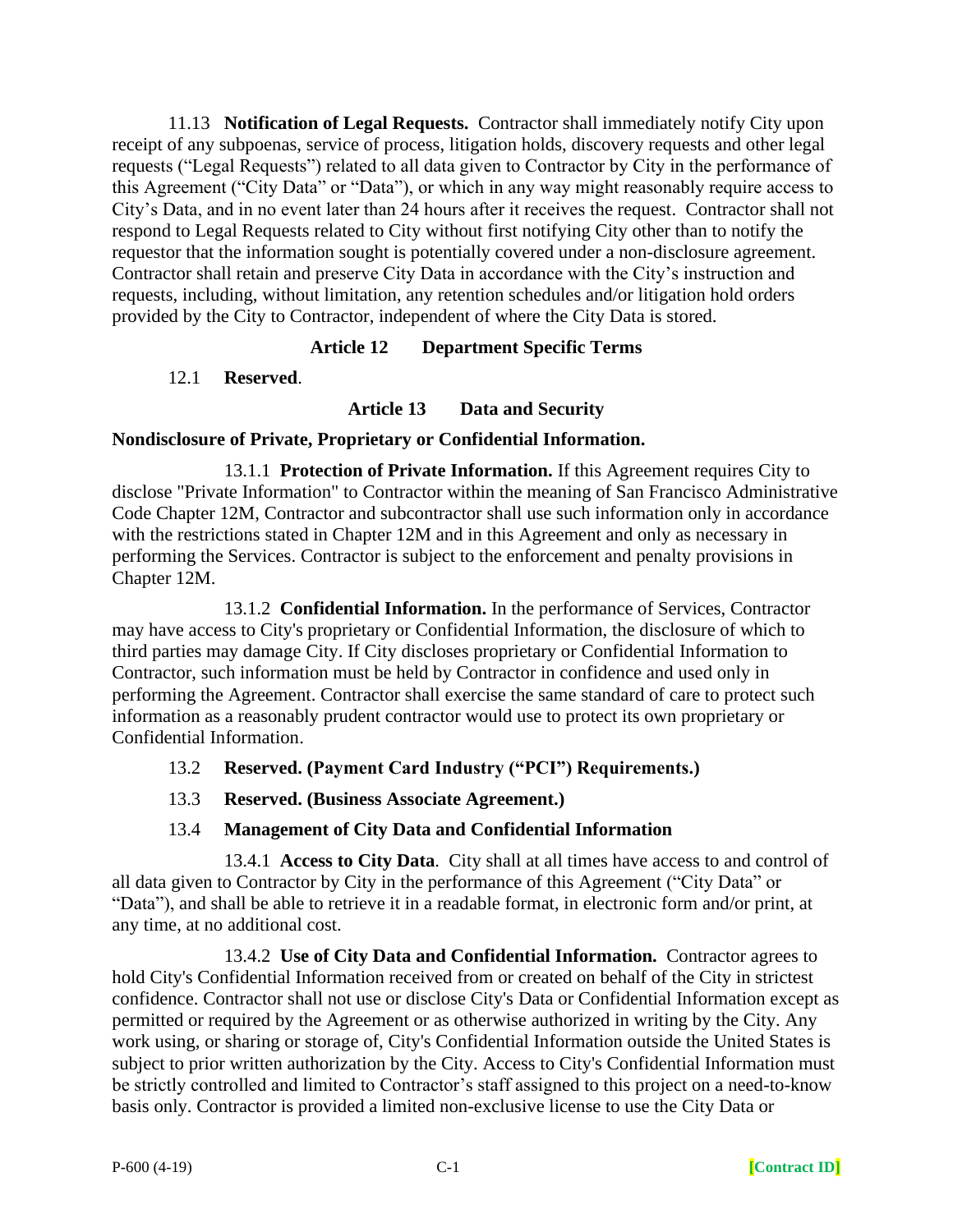Confidential Information solely for performing its obligations under the Agreement and not for Contractor's own purposes or later use. Nothing herein shall be construed to confer any license or right to the City Data or Confidential Information, by implication, estoppel or otherwise, under copyright or other intellectual property rights, to any third-party. Unauthorized use of City Data or Confidential Information by Contractor, subcontractors or other third-parties is prohibited. For purpose of this requirement, the phrase "unauthorized use" means the data mining or processing of data, stored or transmitted by the service, for commercial purposes, advertising or advertising-related purposes, or for any purpose other than security or service delivery analysis that is not explicitly authorized.

13.4.3 **Disposition of Confidential Information**. Upon termination of Agreement or request of City, Contractor shall within forty-eight (48) hours return all Confidential Information which includes all original media. Once Contractor has received written confirmation from City that Confidential Information has been successfully transferred to City, Contractor shall within ten (10) business days purge all Confidential Information from its servers, any hosted environment Contractor has used in performance of this Agreement, work stations that were used to process the data or for production of the data, and any other work files stored by Contractor in whatever medium. Contractor shall provide City with written certification that such purge occurred within five (5) business days of the purge.

### **Article 14 MacBride And Signature**

14.1 **MacBride Principles - Northern Ireland**. The provisions of San Francisco Administrative Code §12F are incorporated herein by this reference and made part of this Agreement. By signing this Agreement, Contractor confirms that Contractor has read and understood that the City urges companies doing business in Northern Ireland to resolve employment inequities and to abide by the MacBride Principles, and urges San Francisco companies to do business with corporations that abide by the MacBride Principles.